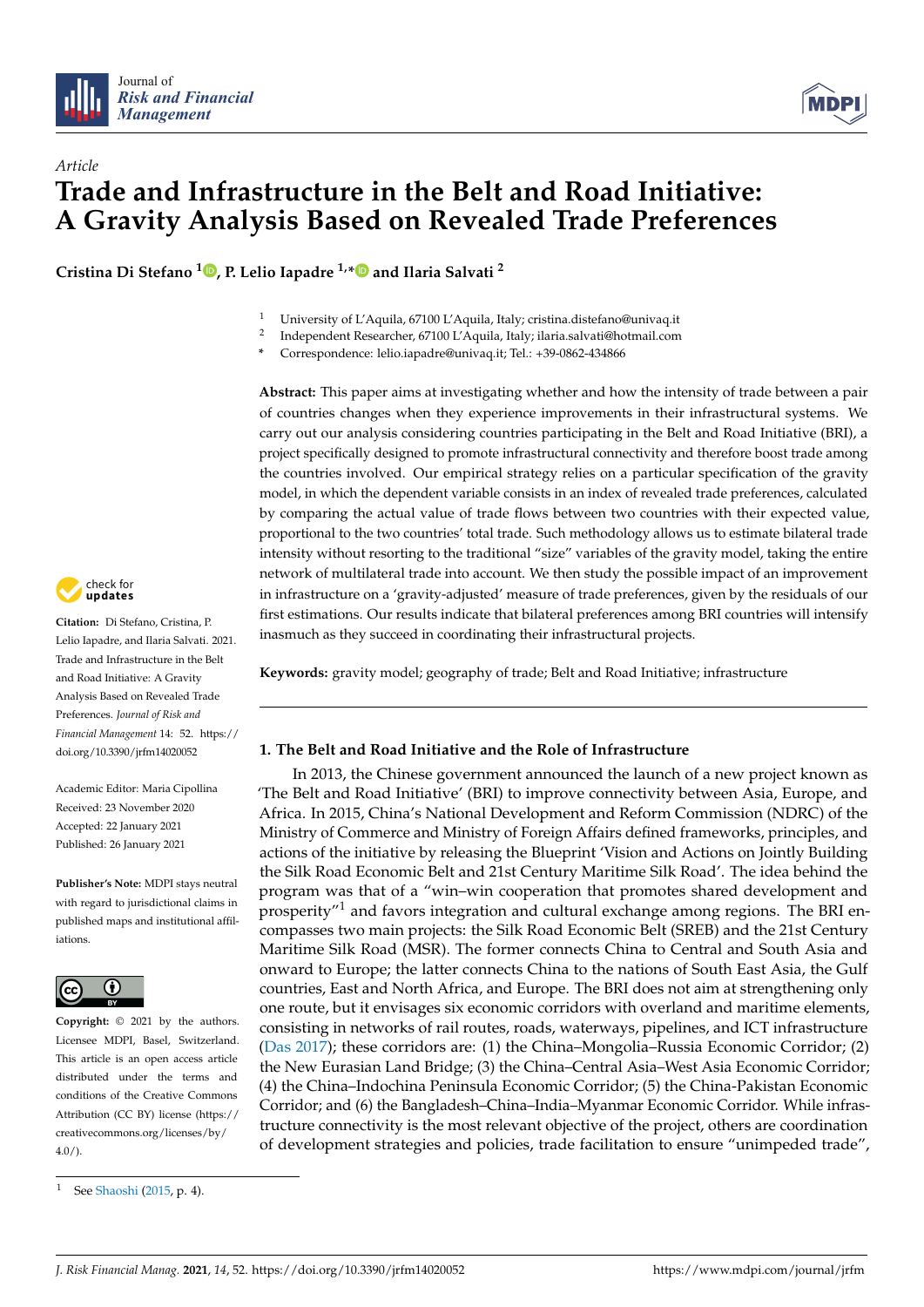financial integration, and people-to-people exchange. The BRI is structured as an open initiative that allows every country to participate, and there is no official list of countries involved. Up to March 2020, 138 countries had signed the Memorandum of Understanding (MoU) with China.

In order for the BRI to succeed, policy measures (e.g., harmonization of technical standards, single clearance mechanism, monitoring, and promotion activities) are complementary to building new infrastructure, since they can improve management of the transport network [\(Kunaka and Carruthers](#page-13-1) [2014\)](#page-13-1). For this reason, the Chinese government has also integrated different existing regional cooperation mechanisms as the Shanghai Cooperation Organization (SCO), ASEAN (Association of Southeast Asian Nations) Plus China (10 + 1), China-ASEAN Expo, Asia-Pacific Economic Cooperation (APEC), and Greater Mekong Sub-region Economic Cooperation (GMS) [\(Yu](#page-14-1) [2017\)](#page-14-1) and has established the Asian Infrastructure Investment Bank (AIIB) and the Silk Road Fund to help involved countries funding investment in infrastructure. However, although China presents the initiative as a win–win project, there are increasing concerns on the capability of the other countries involved to cope with the debts incurred to finance the new infrastructure [\(Hurley et al.](#page-13-2) [2018\)](#page-13-2).

In order to exploit the true potential of the initiative, infrastructure investment is not enough: trade facilitation reforms and policy actions able to improve infrastructure management along the corridors are needed [\(De Soyres et al.](#page-13-3) [2018\)](#page-13-3), since trade facilitation performance, i.e., the performance of the overall supply chain [\(Grainger and McLinden](#page-13-4) [2013\)](#page-13-4) along the BRI corridors is below the world average [\(Bartley Johns et al.](#page-13-5) [2018\)](#page-13-5). This is also confirmed by [Baniya et al.](#page-12-0) [\(2020\)](#page-12-0) who stress the importance of complementing BRI infrastructure projects with lower border delays, better management of corridors, and higher trade cooperation.

In terms of economic development, benefits deriving from investment in transportation infrastructure are well documented in the literature (e.g., [Redding and Turner](#page-14-2) [2015\)](#page-14-2). Some authors have also focused on the BRI, analyzing the association between transport infrastructure, trade expansion, and economic development. The increase in China's exports towards BRI countries did not start with the BRI announcement, but it was already in progress in the early 2000s [\(Constantinescu and Ruta](#page-13-6) [2018\)](#page-13-6): the intraregional share of BRI countries' total exports rose from 30.6% in 1995 to 43.3% in 2015 [\(Boffa](#page-13-7) [2018\)](#page-13-7).

[De Soyres et al.](#page-13-3) [\(2018\)](#page-13-3) analyzed the impact of the transport infrastructure projects envisaged by the BRI, arguing that they will significantly reduce shipment times and trade costs not only in the BRI countries but also in the rest of the world. Results of the study show that countries located along the corridors where projects will be realized would record the largest positive impacts and may be able to experience a reduction in shipment time and trade costs by up to 11.9% and 10.2%, respectively. In a following study, [De](#page-13-8) [Soyres et al.](#page-13-8) [\(2020\)](#page-13-8) estimated that carrying out the BRI transport infrastructure projects may increase gross domestic product by up to 3.4% for the countries involved and by up to 2.9% for the world. However, the high costs of infrastructure may determine a negative effect on welfare (defined as real consumption) in some countries. Moreover, [Yang et al.](#page-14-3) [\(2020\)](#page-14-3) show a possible increase in welfare and economic growth connected with infrastructure investment in Asia (particularly in Southeast Asia) and in Russia. Their analysis also identifies a possible positive effect on GDP growth in most areas of the rest of the world.

Recognizing the strong connection that exists among infrastructure, trade, and economic development, the objective of this paper is to investigate how an increase in the infrastructure endowment of countries participating in the BRI may impact the intensity of their bilateral trade, relative to their total shares of world trade. In our analysis, we start with a particular specification of the gravity model in which the dependent variable is an index of 'revealed trade preferences', i.e., a measure of the intensity of trade between a couple of countries, relative to the entire network of world trade. We then take the estimated residuals from this exercise as a 'gravity-adjusted' measure of revealed trade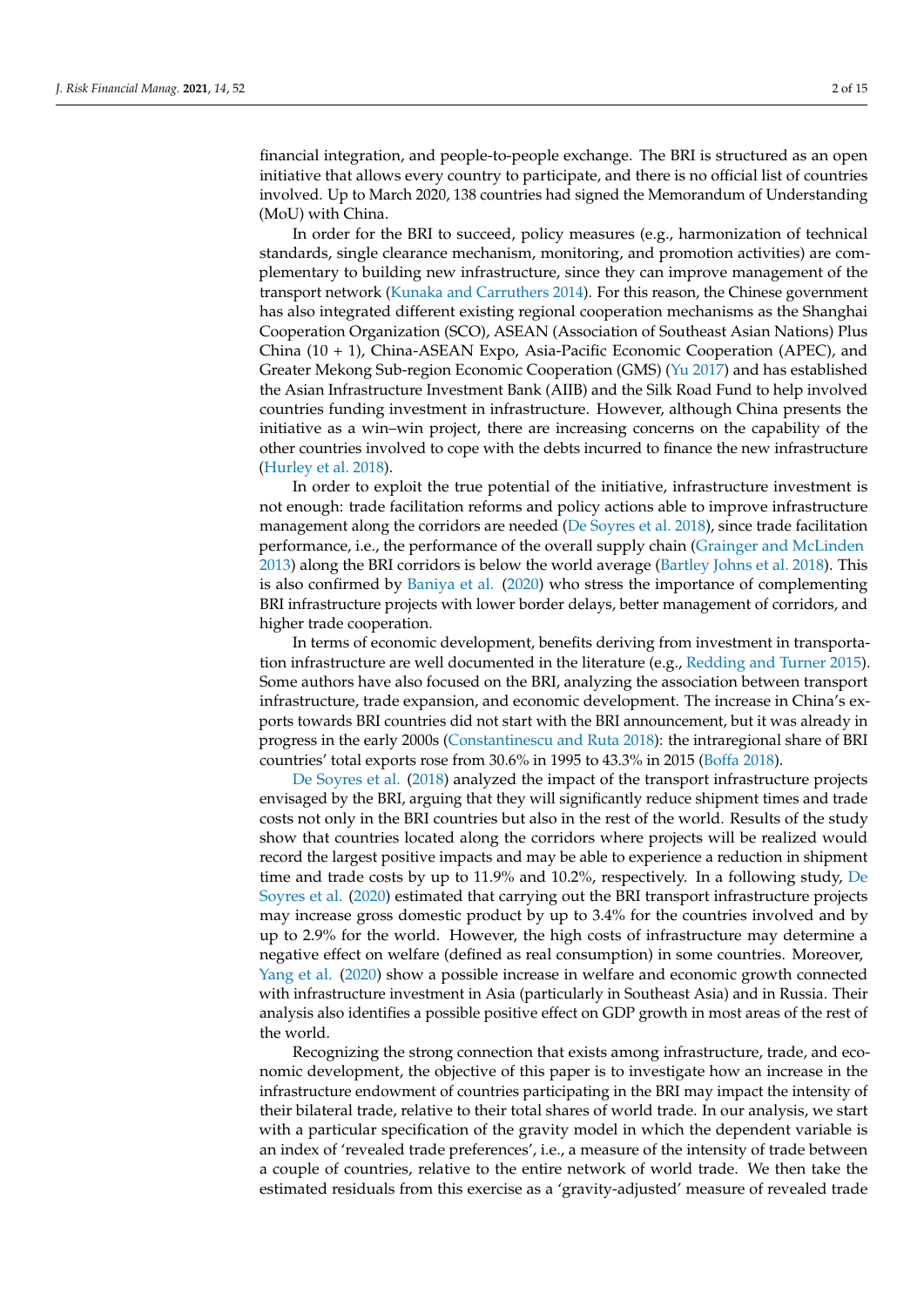preferences and use it as the dependent variable of a second regression, which focuses on the relationship between bilateral trade intensity and infrastructure.

The rest of the paper is organized as follows: in the next paragraph we discuss the possible role of trade intensity indices in the gravity equation, and the approach we follow to study the effects of infrastructure on the geographic distribution of trade flows. In Section [3,](#page-4-0) we present the revealed trade preference (RTP) index used for our estimations. After a descriptive analysis of RTP indices in the six corridors encompassed by the BRI (Section [4\)](#page-5-0), we present the results of our econometric exercise (Section [5\)](#page-8-0). The last paragraph is dedicated to the conclusions.

#### **2. Bilateral and Multilateral Trade Costs in the Gravity Model**

Since the seminal papers by [Tinbergen](#page-14-4) [\(1962\)](#page-14-4) and [Pöyhönen](#page-14-5) [\(1963\)](#page-14-5), several specifications of the gravity model of international trade have been proposed in the literature [\(Yotov et al.](#page-14-6) [2016\)](#page-14-6). In its simplest versions, the gravity equation shows how the value of trade flows between two countries is directly related to their economic size and inversely related to their distance, and/or to other factors, such as trade policies, affecting the cost of bilateral commerce.

Initially, the empirical success of the gravity model in explaining the geographic distribution of trade was accompanied by a lack of theoretical support. However, after the work made by [Anderson](#page-12-1) [\(1979\)](#page-12-1), several authors introduced a range of theoreticallygrounded variants of the model (e.g., [Bergstrand](#page-13-9) [\(1985,](#page-13-9) [1989\)](#page-13-10); [Deardorff](#page-13-11) [\(1998\)](#page-13-11); [Eaton](#page-13-12) [and Kortum](#page-13-12) [\(2002\)](#page-13-12)). Among others, [Anderson and Van Wincoop](#page-12-2) [\(2003\)](#page-12-2) presented an augmented version of the gravity equation including multilateral trade resistance (MTR) terms. These terms capture the idea that trade flows between two countries depend not only on their bilateral trade resistance (i.e., on trade costs due to distance and other bilateral barriers to trade), but also on the costs faced by each country in trading with all its other partners (MTR). Neglecting MTR in gravity equation is considered a "gold medal mistake" [\(Baldwin and Taglioni](#page-12-3) [2006\)](#page-12-3), which can be prevented through various econometric techniques [\(Yotov et al.](#page-14-6) [2016\)](#page-14-6). [Feenstra](#page-13-13) [\(2004\)](#page-13-13) proposed the use of countryspecific fixed effects, [Baier and Bergstrand](#page-12-4) [\(2009\)](#page-12-4) accounted for MTR through a first-order Taylor series approximation, and, more recently, [Patuelli et al.](#page-13-14) [\(2016\)](#page-13-14) and [Metulini et al.](#page-13-15) [\(2018\)](#page-13-15) suggested the use of origin and destination-specific spatial filters.

Among recent papers that study the relationship between trade and infrastructure, [Donaubauer et al.](#page-13-16) [\(2018\)](#page-13-16) adapted the method proposed by [Feenstra](#page-13-13) [\(2004\)](#page-13-13) in analyzing the impact of infrastructure on bilateral trade among 150 developed and emerging economies. [Lee](#page-13-17) [\(2018\)](#page-13-17) and [Kim and Mariano](#page-13-18) [\(2020\)](#page-13-18), too, chose the same approach studying respectively the impact of an increase in infrastructure on China's trade with Central Asian countries, and the impact of infrastructure quality on bilateral trade relations in the Central Asia Regional Economic Cooperation (CAREC) region. [Herrero and Xu](#page-13-19) [\(2017\)](#page-13-19) focused on the impact of infrastructure investment on trade in countries involved in the BRI, following the model specification proposed by [Baier and Bergstrand](#page-12-4) [\(2009\)](#page-12-4) and the same methodology was adopted by [Hussain et al.](#page-13-20) [\(2019\)](#page-13-20) in their analysis of the relationship between exports and infrastructural indicators in 46 Asian countries.

In this paper, we propose a solution to the MTR issue relying on a trade intensity index. Unlike traditional specifications of the gravity equation, in fact, our dependent variable is not the value of trade flows between each pair of countries. Instead, we use the revealed trade preference (RTP) index proposed by [Iapadre](#page-13-21) [\(2006\)](#page-13-21). As we will better explain in the next paragraph, this index allows to evaluate the intensity of trade between pairs of countries, comparing the actual value of their bilateral trade flows with the hypothetical value they would have if each country traded with the other in proportion to their world trade shares. This 'geographic neutrality' benchmark reflects an abstract frictionless world in which trade costs, although influencing the total value of trade flows, do not affect their geographic distribution [\(Kunimoto](#page-13-22) [1977\)](#page-13-22). The usefulness of RTP indices for solving the MTR issue stems from the fact that they show the degree of reciprocal preference between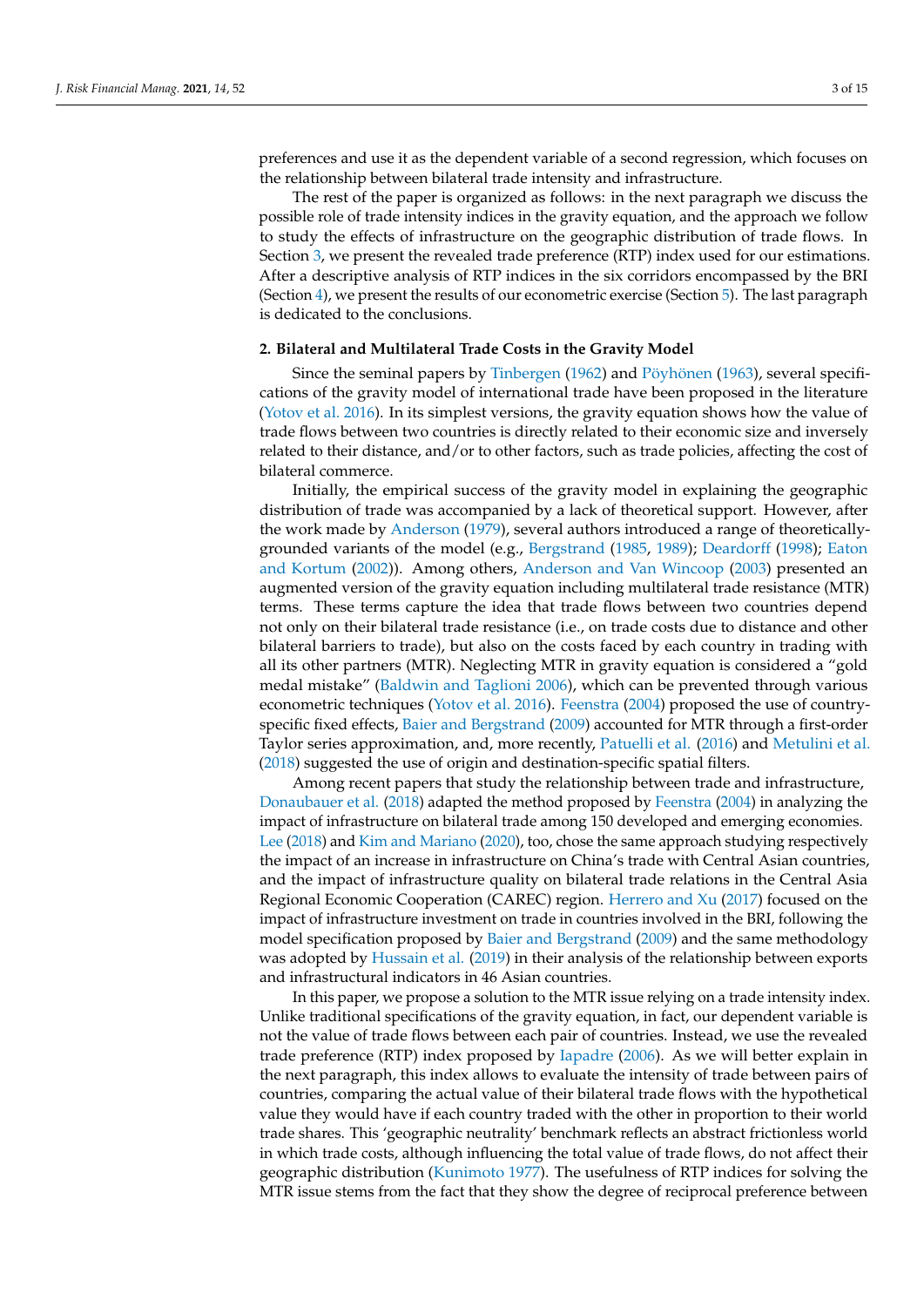two trading partners in relative terms: the intensity of trade between a pair of countries depends not only on their reciprocal trade flows, but also on the entire network of trade linkages with and among all their partners [\(Iapadre and Tironi](#page-13-23) [\(2009\)](#page-13-23); [Iapadre and Tajoli](#page-13-24) [\(2014\)](#page-13-24)). Thus, any reduction in bilateral resistances or increase in multilateral resistances determines an increase in bilateral revealed trade preferences, relative to the rest of the world. By using RTP indices as the dependent variable in the gravity equation, we do not need to introduce multilateral resistance terms, since they are already reflected in the index. In other words, RTP indices may be seen as an inverse measure of bilateral relative to multilateral trade costs, following an approach similar to the trade cost measure proposed by [Novy](#page-13-25) [\(2013\)](#page-13-25).

Moreover, relying on RTP indices allows us to exclude from our gravity equation the independent variables connected with country size, as they are already included in the RTP index formula, which allows to focus the estimates exclusively on distance and other trade cost variables. Indeed, as already argued, the RTP index reveals to what extent two countries' actual bilateral trade differs from the hypothetical value that it would reach, if it were proportional to their total trade with the rest of the world (neutrality benchmark), which depends on both their economic size and their degree of international openness. Accordingly, by adopting the RTP index, we are able to overcome another problem of traditional specifications of the gravity model, that is related to the well-known inverse relationship between the trade-to-GDP ratio and country size [\(Frankel](#page-13-26) [1997;](#page-13-26) [Anderson](#page-12-5) [2011\)](#page-12-5). The use of GDP as a "size" variable among the regressors of traditional gravity equations implicitly assumes a proportional relationship between a country's total trade and GDP, which is at odds with the fact that the relative importance of international trade is higher in small economies than in large ones.

The usefulness of trade intensity indices in the analysis of bilateral trade flows was already recognized in the literature, for instance by [Leamer and Stern](#page-13-27) [\(1970\)](#page-13-27), [Drysdale](#page-13-28) [and Garnaut](#page-13-28) [\(1982\)](#page-13-28), [Anderson and Norheim](#page-12-6) [\(1993\)](#page-12-6), and [Frankel](#page-13-26) [\(1997\)](#page-13-26). Moreover, these indices have already been adopted in gravity models, as for example by [Gaulier et al.](#page-13-29) [\(2004\)](#page-13-29) and by [Zhang and Van Witteloostuijn](#page-14-7) [\(2004\)](#page-14-7). In the first paper, the authors analyze the regionalization of international trade by assessing the impact of regional integration arrangements on trade flows. They replicate the traditional gravity estimation based on bilateral trade flows also adopting an index of bilateral trade intensity as the dependent variable of the equation. The authors recognize that a model based on trade intensity index is useful to focus the estimation on bilateral distance factors (geographic, cultural, etc.). [Zhang and Van Witteloostuijn](#page-14-7) [\(2004\)](#page-14-7) study China's trade linkages and use export and import intensities to examine changes in the geographic distribution of Chinese trade in the period 1993–1999. They argue that the use of an intensity index is preferable to the value of trade flows, since this indicator is not influenced by changes in country-specific factors (e.g., the countries' international openness, exchange rate, and price level). The latter equally impact all bilateral trade flows of the country with its trade partners and affect the total volume of trade but not necessarily its geographic distribution.

Our gravity equation will relate RTP indices to a set of 'dyadic' (country-pair-specific) variables, such as distance, that are traditionally considered as important determinants of bilateral trade costs. We will use only dyadic regressors, so as to obtain an estimate of what would be the geographic distribution of bilateral RTPs if they depended only on bilateral trade costs, excluding any country specific variable.

The following step will be based on the resulting estimation residuals, which we consider as a measure of 'gravity-adjusted' RTPs, in which the underlying benchmark is no longer the abstract frictionless world of the geographic neutrality threshold, but a gravity-adjusted world in which, given the total trade size of all countries, the geography of bilateral trade (relative to multilateral trade) is affected only by differences in relative bilateral trade costs, as measured by dyadic trade cost variables and not by non-dyadic country-specific variables. Hence, a positive (negative) estimation residual will measure the extent to which actual RTPs go beyond (lie below) what predicted by our gravity equation,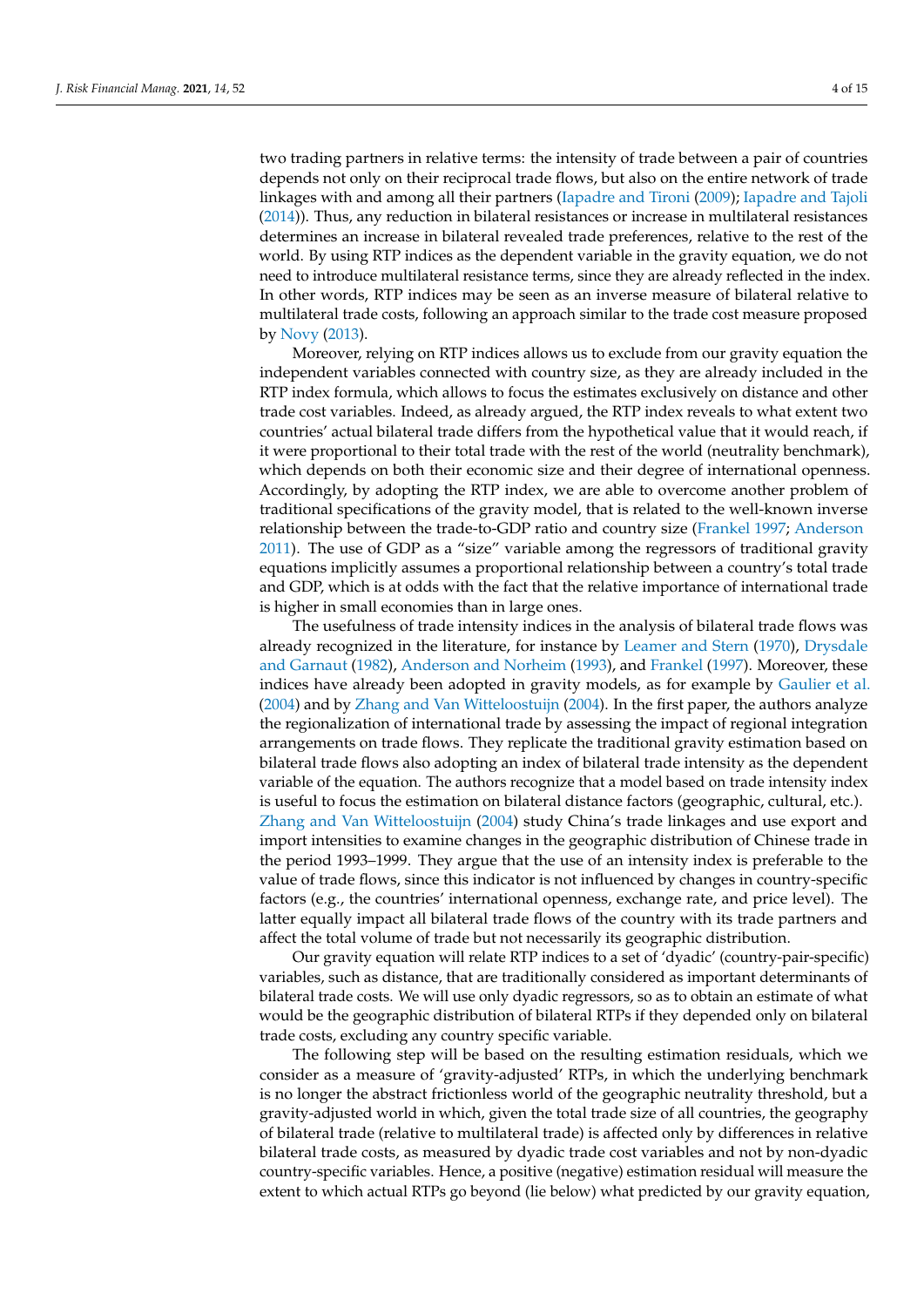revealing the possible influence of country-specific variables. We will then use these estimation residuals as the dependent variable of a second equation, in order to explore the role of each country's infrastructure endowment in explaining 'gravity-adjusted' RTPs, and better understand the expected impact of BRI on the network of international trade flows.

#### <span id="page-4-0"></span>**3. Revealed Trade Preference Indices**

As anticipated, our analysis focuses on the intensity of bilateral trade between countries. Specifically, for each pair of countries, *i* and *j*, we measure a revealed total trade (exports plus imports) preference index (*RTPij)* following [Iapadre and Tajoli](#page-13-24) [\(2014\)](#page-13-24). More in detail:

$$
RTP_{ij} = (HI_{ij} - HE_{ij}) / (HI_{ij} + HE_{ij}),
$$
\n(1)

*HIij* is the "homogeneous" bilateral trade intensity index, measured as the ratio between a partner country's share of the reporting country's total trade (*Sij*) and the former's share of total trade from the rest of the world  $(V_{ii})$ :

$$
HI_{ij} = S_{ij}/V_{ij} = (T_{ij}/T_{iw})/(T_{oj}/T_{ow}),
$$
\n(2)

where *T* is total trade, *w* denotes the world, and *o* refers to the 'rest of the world', i.e., the entire set of country *i*'s trade partners except for partner *j*.

 $HE_{ii}$  is complementary to  $H I_{ii}$  and it is the homogeneous extra-bilateral trade intensity index, calculated as follows:

$$
HE_{ij} = (1 - S_{ij}) / (1 - V_{ij}).
$$
\n(3)

The RTP index ranges between minus one and one. An indicator equal to one signals an absolute preference from *i* to *j*, meaning that the former trades exclusively with the latter; on the contrary, the index takes value minus one if *i* does not trade with *j*. Finally, the indicator is equal to zero when trade between the two countries is equal to the geographic neutrality benchmark. Moreover, since it is based on total trade, *RTPij* is equal to *RTPji*.

The formula used to calculate revealed trade preferences is more complex than traditional indicators of trade intensity, modelled on Balassa's specialization indexes. Such increased complexity, however, allows solving some statistical problems typical of traditional indicators [\(Iapadre](#page-13-21) [2006\)](#page-13-21). Furthermore, as already underlined, this index fits well in the multilateral logic of gravity models, since trade intensity between two countries does not depend exclusively on their reciprocal exchanges but also on the whole international trade network.

RTP indices can also be interpreted as providing a preliminary rough estimate of unexploited bilateral trade potential. In fact, any deviation from zero reflects the impact of distance and other factors likely to affect (positively or negatively) trade between two countries. For instance, if country *i* were to record a negative RTP indicator with country *j*, that would imply that total trade (exports plus imports) of the former towards the latter is lower than the one that would be recorded in a geographic neutrality scenario. The gap between the RTP indicator and zero would represent unexploited bilateral trade potential between *i* and *j*.

However, the neutrality benchmark of a frictionless world is too abstract, since it assumes the irrelevance of distance and any other source of trade cost. Substantially significant untapped trade potentials can only be detected by adjusting the benchmark for the possible role of bilateral trade costs (relative to MTR). Then, in Section [5,](#page-8-0) we will estimate a 'gravity-adjusted' benchmark, which takes into account not only the trade size of all countries (as in the unadjusted neutrality benchmark), but also distance and other dyadic variables that can affect bilateral trade costs, relative to MTR. The differences between actual and 'gravity-adjusted' RTP indices, i.e., the estimated residuals of our gravity equation, will be considered as a more meaningful measure of untapped trade potential, which could be affected by the quality of infrastructure and other country-specific (non-dyadic) variables. This is the hypothesis which we will test with our second estimation.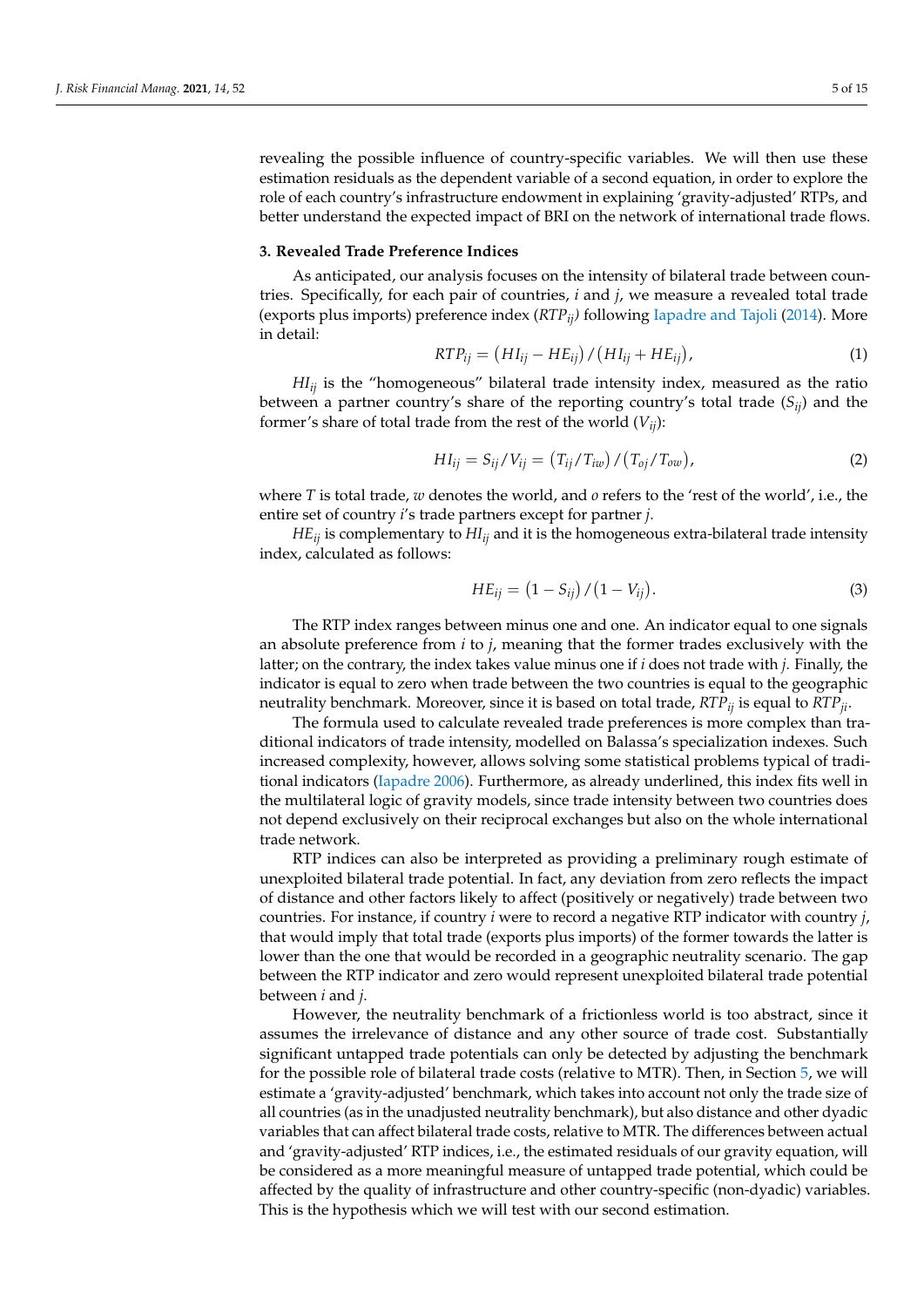## <span id="page-5-0"></span>**4. Data and Descriptive Analysis**

Since the area covered by the BRI is not precisely defined, this paper focuses on those countries directly located along the geographical "corridors" encompassed by the initiative, following [De Soyres et al.](#page-13-3) [\(2018\)](#page-13-3). Table [1](#page-5-1) provides a list of the 71 countries considered.

**Table 1.** Economies located along the Belt and Road Initiative (BRI) corridors.

<span id="page-5-1"></span>

| Region                       | <b>BRI</b> Economies                                                                                                                                                                                                                                                                                                                             | Total |
|------------------------------|--------------------------------------------------------------------------------------------------------------------------------------------------------------------------------------------------------------------------------------------------------------------------------------------------------------------------------------------------|-------|
| East Asia and the Pacific    | Brunei, Cambodia, China, Hong Kong (China), Indonesia, Lao, Malaysia, Mongolia, Myanmar,<br>Philippines, Singapore, Taiwan (China), Thailand, Timor-Leste, Vietnam                                                                                                                                                                               | 15    |
| Europe and Central Asia      | Albania, Armenia, Azerbaijan, Belarus, Bosnia and Herzegovina, Bulgaria, Czech Republic, Croatia,<br>Estonia, Georgia, Greece, Hungary, Kazakhstan, Kyrgyz Republic, Latvia, Lithuania, Macedonia,<br>Moldova, Montenegro, Poland, Romania, Russia, Serbia, Slovak Republic, Slovenia, Tajikistan,<br>Turkey, Turkmenistan, Ukraine, Uzbekistan. | 30    |
| South Asia                   | Afghanistan, Bangladesh, Bhutan, India, Maldives, Nepal, Pakistan, Sri Lanka.                                                                                                                                                                                                                                                                    | 8     |
| Middle East and North Africa | Bahrein, Egypt, Djibouti, Iran, Iraq, Israel, Jordan, Kuwait, Lebanon, Oman, Qatar, Saudi Arabia,<br>Syria, United Arab Emirates, West Bank and Gaza, Yemen.                                                                                                                                                                                     | 16    |
| Sub-Saharan Africa           | Kenya, Tanzania                                                                                                                                                                                                                                                                                                                                  |       |

Note: countries are grouped based on the regions identified by the World Bank. Source: [De Soyres et al.](#page-13-3) [\(2018\)](#page-13-3).

We use trade data from the IMF-DOTS database complemented with those from WITS-Comtrade. Having a set of 71 countries, we should be able to identify 2485 bilateral trade flows; nevertheless, due to missing data, we are able to measure bilateral trade preference indexes for 1816 pairs of countries. The year considered is 2016 (three years after the official launch of the BRI), which was selected as it minimizes the number of missing data.

The RTP has an average value of −0.298, signaling that, in general, BRI countries do not reveal reciprocal trade preferences (Table [2\)](#page-5-2). In fact, the average trade value measured between country pairs is lower than the one that would be recorded in the benchmark scenario of geographic neutrality. However, minimum, maximum, and standard deviation values indicate a high heterogeneity in trade intensity across country pairs. The RTP ranges from −0.999 to 0.995; the pair with the lowest value is that of Iraq and Nepal, while the pair of countries with the highest indicator is Bhutan and India.

<span id="page-5-2"></span>**Table 2.** The revealed trade preference (RTP) index: summary statistics.

|            | Mean  | )ev.  | Min. | Max.  | Obs  |
|------------|-------|-------|------|-------|------|
| <b>RTP</b> | 0.298 | 0.605 | 000  | 0.995 | 1816 |

More in detail, we present the bilateral preferential trade links (RTPs) for the six corridors encompassed by the BRI. Looking at the China–Mongolia–Russia Economic Corridor (CMREC) (Table [3\)](#page-5-3), the intensity of bilateral trade between China and Mongolia is high, and Russa and Mongolia, too, show a strong trade preference. It is also interesting to note that the value of the index between China and Russia is not as high as expected, given that the two countries share a long border.

<span id="page-5-3"></span>**Table 3.** RTP index for countries in the China–Mongolia–Russia Economic Corridor (CMREC).

| RTP      | China | Mongolia | Russia |
|----------|-------|----------|--------|
| China    | -     | -        | -      |
| Mongolia | 0.84  | -        | -      |
| Russia   | 0.13  | 0.79     | -      |

Revealed trade preferences are strong also between some of the countries located along the New Eurasian Land Bridge (NELB) (Table [4\)](#page-6-0). In particular, intensity of bilateral trade is very high between Russia and Belarus and Russia and Kazakhstan.

The China–Indochina Peninsula Economic Corridor (CICPEC) connects China and the countries of the Association of South-East Asian Nations (ASEAN). As expected, the RTP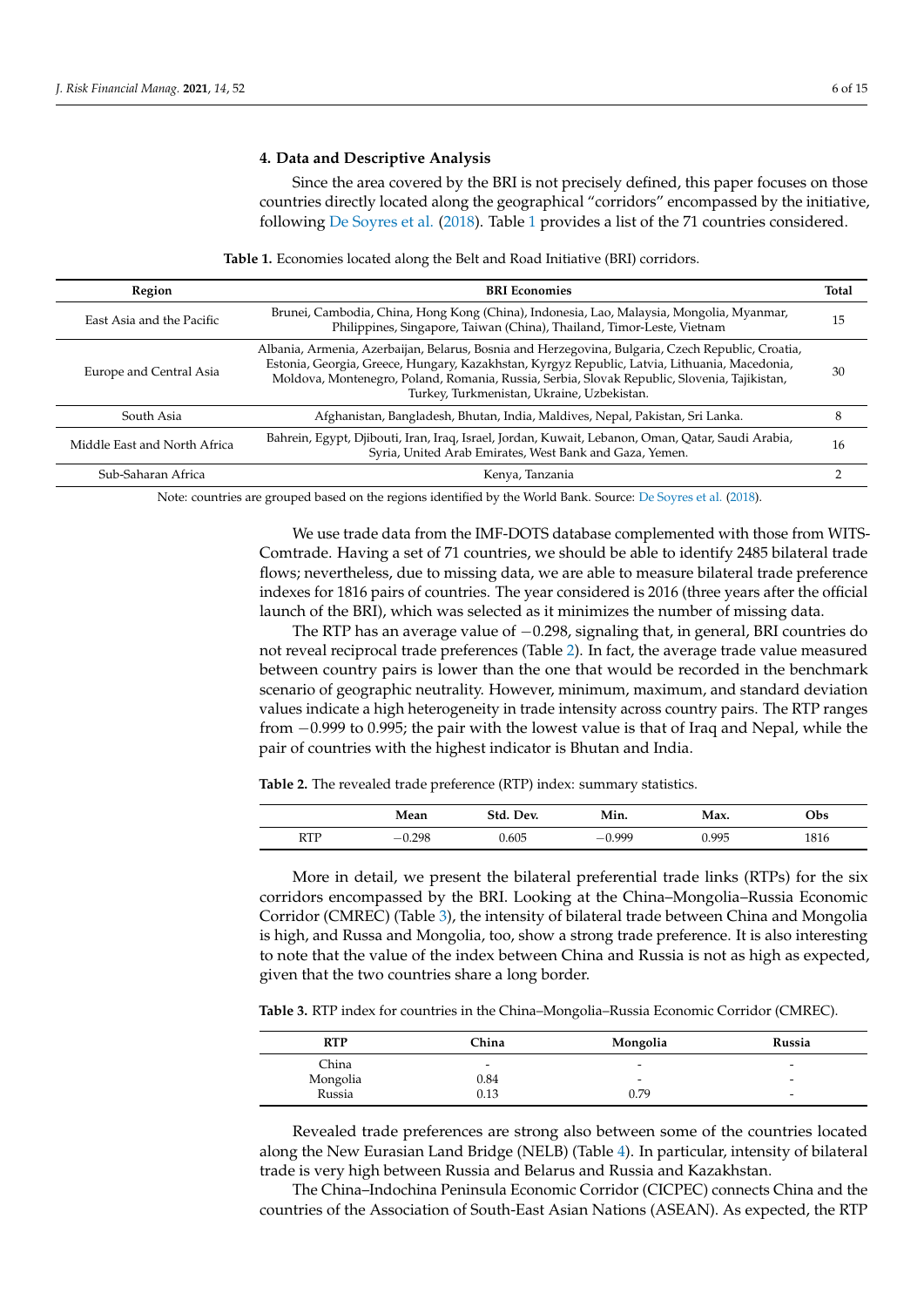indicator reveals a preference between almost all the countries (RTP index is negative only between Myanmar and Cambodia) (Table [5\)](#page-6-1), which is not only due to their geographical proximity. In fact, in 1992 the ASEAN countries signed an initial agreement aimed at establishing a free trade area and, despite slow progresses, intra-ASEAN tariffs have been significantly reduced in the following decades<sup>2</sup>. Moreover, in 2004, China and the ASEAN countries signed an agreement to promote an easier movement of goods, later extended also to services in 2007. This process led to the creation of the ASEAN-China Free Trade Area (ACFTA), active since 1 January 2010.

<span id="page-6-0"></span>**Table 4.** RTP index for countries in the New Eurasian Land Bridge (NELB).

| <b>RTP</b> | <b>Belarus</b>           | China                    | Kazakhstan               | Poland | Russia                   |
|------------|--------------------------|--------------------------|--------------------------|--------|--------------------------|
| Belarus    | $\overline{\phantom{0}}$ |                          |                          |        |                          |
| China      | $-0.48$                  | $\overline{\phantom{0}}$ |                          |        |                          |
| Kazakhstan | 0.64                     | 0.21                     | $\overline{\phantom{0}}$ |        |                          |
| Poland     | 0.57                     | $-0.49$                  | 0.03                     | -      |                          |
| Russia     | 0.97                     | 0.13                     | 0.90                     | 0.44   | $\overline{\phantom{0}}$ |

<span id="page-6-1"></span>**Table 5.** RTP index for countries in the China–Indochina Peninsula Economic Corridor (CICPEC).

| <b>RTP</b> | Cambodia | China | Laos | Malaysia | Myanmar | Singapore | Thailand                 | Vietnam |
|------------|----------|-------|------|----------|---------|-----------|--------------------------|---------|
| Cambodia   | -        |       |      |          |         |           |                          |         |
| China      | 0.26     | -     |      |          |         |           |                          |         |
| Laos       | 0.49     | 0.38  | -    |          |         |           |                          |         |
| Malaysia   | 0.06     | 0.27  | 0.61 | -        |         |           |                          |         |
| Mvanmar    | $-0.72$  | 0.64  | 0.95 | 0.45     | -       |           |                          |         |
| Singapore  | 0.42     | 0.12  | 0.56 | 0.82     | 0.69    | -         |                          |         |
| Thailand   | 0.84     | 0.23  | 0.98 | 0.63     | 0.88    | 0.43      | $\overline{\phantom{a}}$ |         |
| Vietnam    | 0.77     | 0.41  | 0.75 | 0.36     | 0.16    | 0.15      | 0.47                     |         |

In the China–Pakistan Economic Corridor (CPEC), the RTP index between the two countries is 0.43; being higher than the one that would be recorded in a geographic neutrality scenario, the indicator signals a trade preference between the pair of countries.

In the Bangladesh–China–India–Myanmar Economic Corridor (BCIMEC) (Table [6\)](#page-6-2) the RTP index is negative only between Myanmar and Bangladesh; given the geographical proximity between the two countries, this negative value may be due to other types of trade barriers, such as the poor quality of infrastructure. The RTP index between India and China is equal to 0, i.e., their total trade (exports plus imports) is equal to the one that would be expected in a geographic neutrality scenario.

<span id="page-6-2"></span>**Table 6.** RTP index for countries in the Bangladesh–China–India–Myanmar Economic Corridor (BCIMEC).

| <b>RTP</b> | Bangladesh               | China | India                    | Myanmar |
|------------|--------------------------|-------|--------------------------|---------|
| Bangladesh | $\overline{\phantom{0}}$ |       |                          |         |
| China      | 0.23                     | -     |                          |         |
| India      | 0.65                     |       | $\overline{\phantom{0}}$ |         |
| Myanmar    | $-0.14$                  | 0.64  | 0.60                     | -       |

The China–Central Asia–West Asia Economic Corridor (CCWAEC) is the widest corridor of the BRI and links China to the Arabian Peninsula (Table [7\)](#page-7-0). Countries having a central geographical position in the corridor (for instance, Saudi Arabia and Yemen) present positive revealed trade preferences with almost all their trading partners. The more peripheral countries, instead, present negative values of the index (for example trade preferences are negative between Greece and 12 out of its 16 trading partners) and this is certainly influenced by their geographical position; however, a large perceived distance between countries, due for instance to political factors, can also play an important role.

<sup>2</sup> [https://asean.org/asean-economic-community/asean-free-trade-area-afta-council/.](https://asean.org/asean-economic-community/asean-free-trade-area-afta-council/)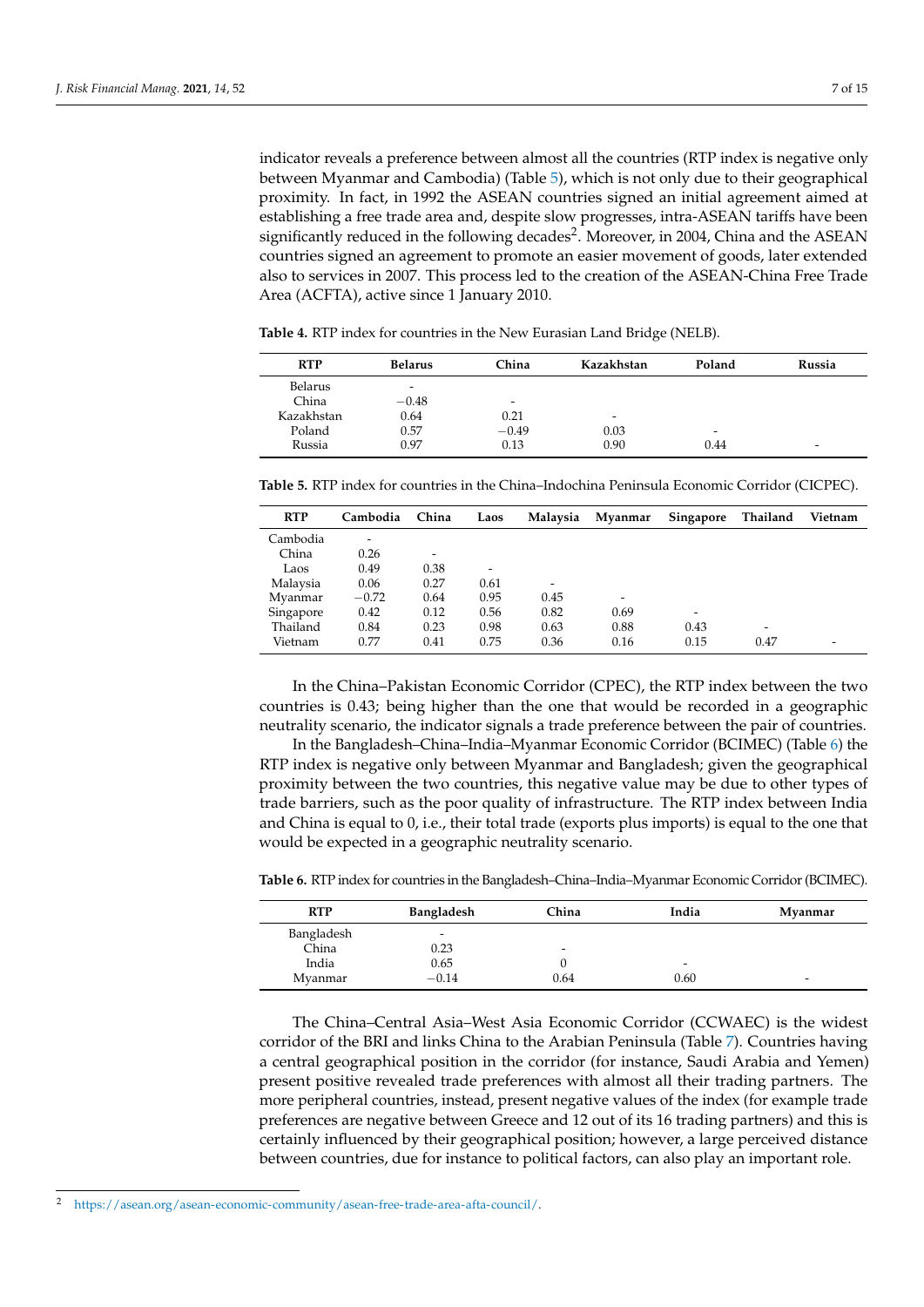<span id="page-7-0"></span>

| <b>RTP</b>        | China                    | Djibouti                 | Egypt                    | Greece                   | India                    | Indonesia                | Israel                   | Kenya   | Malaysia                 | <b>Maldives</b>          | Pakistan                 | Saudi Arabia             | Sri Lanka | Tanzania                 | Thailand                 | Turkey                   | Yemen  |
|-------------------|--------------------------|--------------------------|--------------------------|--------------------------|--------------------------|--------------------------|--------------------------|---------|--------------------------|--------------------------|--------------------------|--------------------------|-----------|--------------------------|--------------------------|--------------------------|--------|
| China             | $\overline{\phantom{0}}$ |                          |                          |                          |                          |                          |                          |         |                          |                          |                          |                          |           |                          |                          |                          |        |
| Djibouti          | 0.28                     | $\overline{\phantom{0}}$ |                          |                          |                          |                          |                          |         |                          |                          |                          |                          |           |                          |                          |                          |        |
|                   | $-0.15$                  | 0.53                     | $\overline{\phantom{0}}$ |                          |                          |                          |                          |         |                          |                          |                          |                          |           |                          |                          |                          |        |
| Egypt<br>Greece   | $-0.37$                  | $-0.64$                  | 0.70                     | $\overline{\phantom{0}}$ |                          |                          |                          |         |                          |                          |                          |                          |           |                          |                          |                          |        |
| India             |                          | 0.13                     | 0.22                     | $-0.53$                  | $\overline{\phantom{0}}$ |                          |                          |         |                          |                          |                          |                          |           |                          |                          |                          |        |
| Indonesia         | 0.24                     | 0.04                     | $-0.03$                  | $-0.50$                  | 0.46                     | $\overline{\phantom{0}}$ |                          |         |                          |                          |                          |                          |           |                          |                          |                          |        |
| Israel            | $-0.18$                  | $-0.52$                  | $-0.51$                  | 0.38                     | 0.32                     | $-0.71$                  | $\overline{\phantom{a}}$ |         |                          |                          |                          |                          |           |                          |                          |                          |        |
|                   | 0.33                     | 0.69                     | 0.73                     | $-0.61$                  | 0.72                     | 0.22                     | $-0.18$                  | $\sim$  |                          |                          |                          |                          |           |                          |                          |                          |        |
| Kenya<br>Malaysia | 0.27                     | $-0.32$                  | $-0.34$                  | $-0.76$                  | 0.25                     | 0.52                     | $-0.43$                  | $-0.26$ | $\overline{\phantom{0}}$ |                          |                          |                          |           |                          |                          |                          |        |
| Maldives          | 0.12                     | na.                      | $-0.18$                  | $-0.77$                  | 0.71                     | 0.37                     | $-0.94$                  | na.     | 0.64                     | $\overline{\phantom{0}}$ |                          |                          |           |                          |                          |                          |        |
| Pakistan          | 0.43                     | 0.60                     | $-0.04$                  | $-0.40$                  | 0.21                     | 0.56                     | $-0.98$                  | 0.86    | 0.16                     | 0.44                     | $\overline{\phantom{0}}$ |                          |           |                          |                          |                          |        |
| Saudi Arabia      | 0.12                     | 0.82                     | 0.67                     | 0.33                     | 0.63                     | 0.15                     | na.                      | 0.68    | $-0.13$                  | $-0.80$                  | 0.59                     | $\overline{\phantom{0}}$ |           |                          |                          |                          |        |
| Sri Lanka         | 0.18                     | $-0.68$                  | $-0.14$                  | $-0.68$                  | 0.81                     | 0.16                     | 0.18                     | $-0.11$ | 0.30                     | .98                      | 0.69                     | 0.03                     | $\sim$    |                          |                          |                          |        |
| Tanzania          | 0.30                     | 0.36                     | $-0.08$                  | $-0.55$                  | 0.82                     | 0.01                     | $-0.47$                  | 0.96    | 0.31                     | $-0.94$                  | 0.42                     | 0.42                     | $-0.34$   | $\overline{\phantom{a}}$ |                          |                          |        |
| Thailand          | 0.23                     | $-0.56$                  | $-0.26$                  | $-0.69$                  | 0.01                     | 0.61                     | $-0.22$                  | $-0.31$ | 0.63                     | 0.68                     | 0.08                     | 0.27                     | 0.16      | $-0.30$                  | $\overline{\phantom{a}}$ |                          |        |
| Turkey            | $-0.27$                  | $-0.03$                  | 0.59                     | 0.59                     | $-0.03$                  | $-0.34$                  | 0.52                     | $-0.21$ | $-0.32$                  | 0.27                     | $-0.15$                  | 0.20                     | $-0.24$   | $-0.26$                  | $-0.49$                  | $\overline{\phantom{0}}$ |        |
|                   |                          | 0.88                     | 0.49                     |                          | 0.45                     |                          |                          | 0.73    |                          |                          |                          |                          |           |                          |                          | 0.75                     | $\sim$ |
| Yemen             | 0.19                     |                          |                          | $-0.62$                  |                          | 0.45                     | na.                      |         | 0.17                     | na.                      | 0.66                     | 0.78                     | $-0.32$   | $-0.69$                  | 0.25                     |                          |        |

**Table 7.** RTP index for countries in the China–Central Asia–West Asia Economic Corridor (CCWAEC).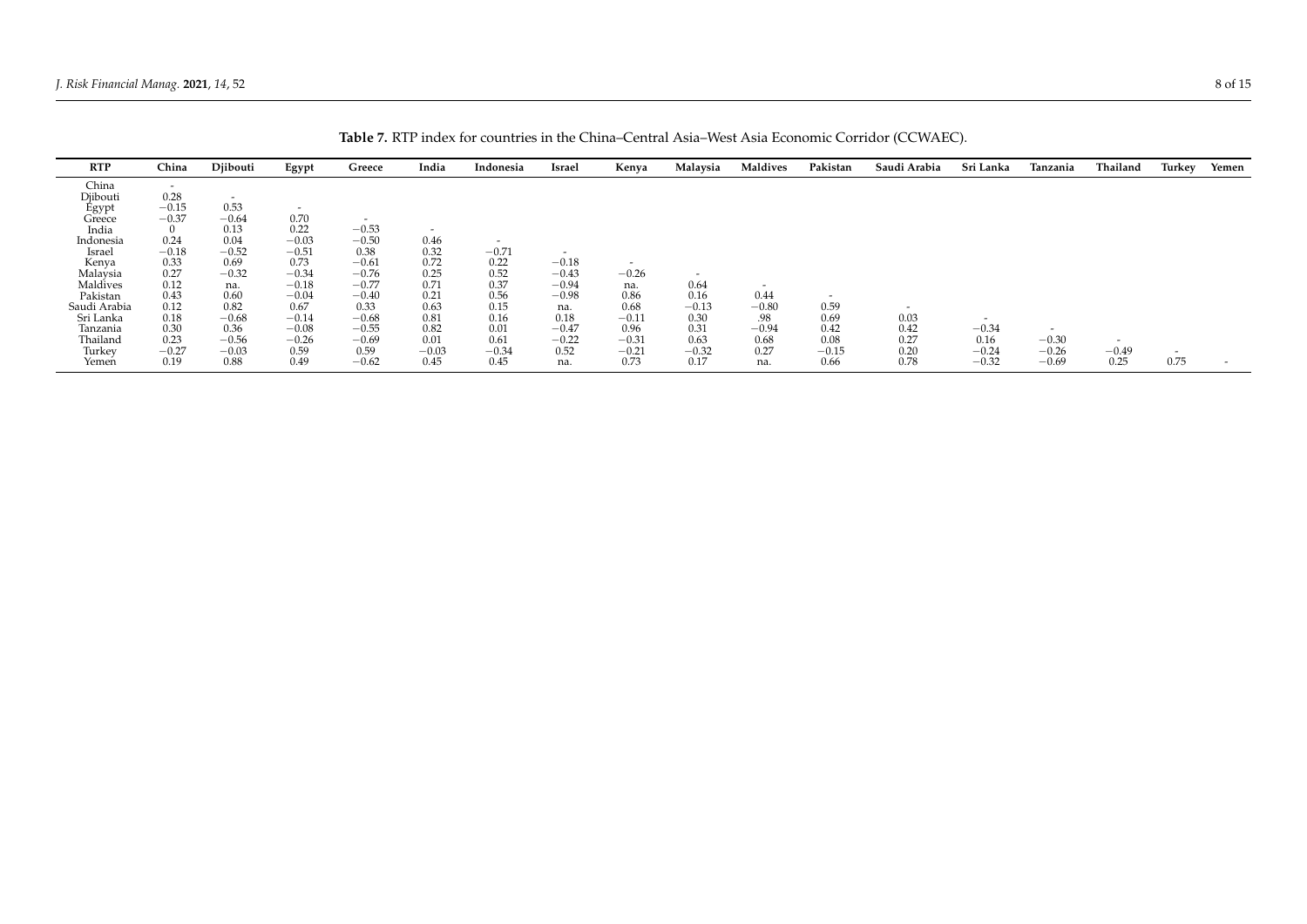## <span id="page-8-0"></span>**5. Gravity-Adjusted Revealed Trade Preferences and Infrastructure: Empirical Analysis and Results**

The empirical approach adopted in this paper consists in a two-step analysis. Our main objective is to assess whether and how the intensity of trade between countries involved in the BRI is expected to change in relation to developments in the level of their infrastructure, as envisaged by the project. To specifically analyze the relationship between the quality of infrastructure and revealed trade preferences, first we estimate a measure of trade intensity that is 'gravity-adjusted', namely, a measure that is not conditioned by any country-pair specific distance-related variable which is normally considered in gravity models.

To do so, we start with a specification of the gravity equation in which the dependent variable is the revealed trade preference index already introduced, while the explanatory variables are a set of 'dyadic' (country-pair specific) variables that can affect the cost of bilateral trade, relative to trade with the rest of the world. Hence, we include all the dyadic variables commonly considered in the gravity literature to take into account the (physical and cultural) distance and the existence of trade agreements between countries, but we exclude any country-specific variable. All the independent variables are drawn from the CEPII GEoDist database, except for the FTA dummy, that we constructed based on the information about trade agreements provided by the World Trade Organization (WTO), the World Bank, and the Asian Development Bank (ADB).

Therefore, the first equation we estimate is the following:

 $RTP_{ii} = \beta_0 + \beta_1 CONTIG_{ii} + \beta_2 COMLAND\_OFF_{ii} + \beta_3 COIONY_{ii} + \beta_4 SMCTRY_{ii} + \beta_5 LOG\_DIST_i + \beta_6 FTA_{ii} + \epsilon_{ii}$ , (4)

where:

- *CONT IGij* is a dummy variable that is equal to 1 if countries *i* and *j* are contiguous;
- *COMLANG*\_*OFFij* is a dummy variable that is equal to 1 if countries *i* and *j* have the same official language;
- *COLONYij* is a dummy variable that is equal to 1 if countries *i* and *j* share past colonial ties;
- *SMCTRYij* is a dummy variable that is equal to 1 if countries *i* and *j* in the past were united in a single country;
- *LOG DIST<sub>ij</sub>* is the logarithm of the distance<sup>3</sup> between countries *i* and *j*;
- $\bullet$  *FTA* $_{ii}$  is a dummy variable that is equal to 1 if there is any preferential trade agreement between the two countries *i* and *j*;

Summary statistics of the variables included in the first equation is presented in the following table (Table [8\)](#page-8-1).

|                    | Mean     | Std. Dev. | Min.  | Max.      | Obs. |
|--------------------|----------|-----------|-------|-----------|------|
| <b>RTP</b>         | $-0.298$ | 0.605     | 0.999 | 0.995     | 1816 |
| <b>CONTIG</b>      | 0.058    | 0.234     | 0     |           | 1816 |
| <b>COMLANG OFF</b> | 0.063    | 0.245     | 0     |           | 1816 |
| <b>COLONY</b>      | 0.014    | 0.119     | 0     |           | 1816 |
| <b>SMCTRY</b>      | 0.019    | 0.137     |       |           | 1816 |
| <b>DIST</b>        | 4266.39  | 2659.39   | 85.94 | 11,416.28 | 1816 |
| <b>FTA</b>         | 0.30     | 0.458     | 0     |           | 1816 |

<span id="page-8-1"></span>**Table 8.** Summary statistics of the variables used in Equation (4).

As anticipated, the number of observations considered in the analysis is 1816, due to missing data in the matrix of bilateral trade flows. Almost one third of the pairs of countries

<sup>&</sup>lt;sup>3</sup> The distance between two countries is the geodetic distance evaluated through the great-circle method, that is based on geographical longitude and latitude of cities or most important agglomeration areas in term of population [\(Mayer and Zignago](#page-13-30) [2012\)](#page-13-30).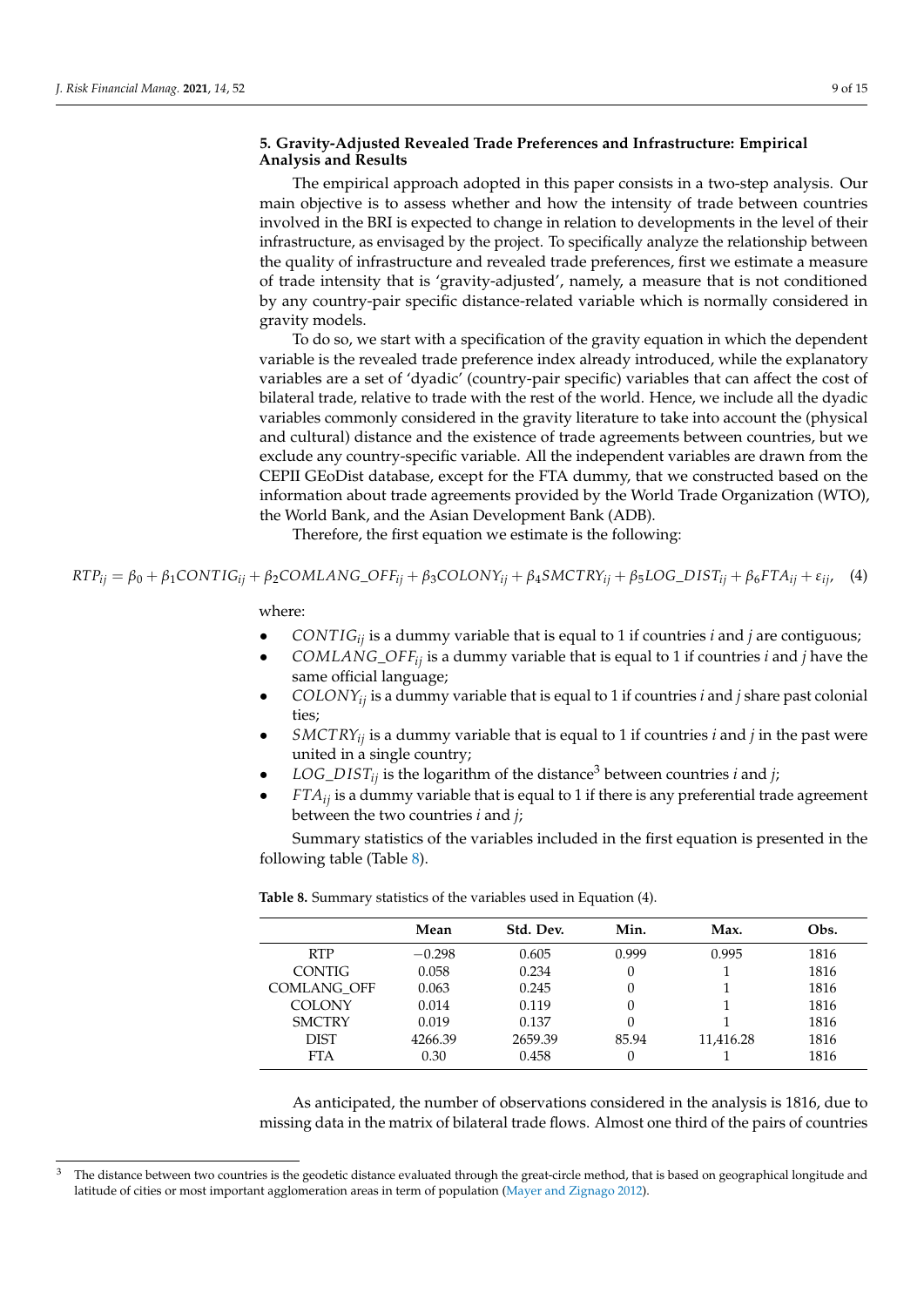analyzed is linked by a preferential trade agreement, while the percentage of those sharing a common official language or past colonial ties is much lower (6.3% and 1.4%, respectively). The closest countries are Lebanon and Syria, while Belarus and Indonesia are the furthest from each other.

Table [9](#page-9-0) presents the results of Equation (4), obtained through Ordinary Least Squares (OLS) estimations.

<span id="page-9-0"></span>**Table 9.** Results of Equation (4).

|                            | Coef.        | Robust Std. Err. |
|----------------------------|--------------|------------------|
| <b>CONTIG</b>              | $0.288***$   | 0.049            |
| <b>COMLANG OFF</b>         | $0.198$ ***  | 0.046            |
| <b>COLONY</b>              | $0.401$ ***  | 0.066            |
| <b>SMCTRY</b>              | $-0.040$     | 0.055            |
| $log$ _DIST                | $-0.254$ *** | 0.019            |
| FTA.                       | $0.420$ ***  | 0.034            |
| Constant                   | $1.593$ ***  | 0.165            |
| <i><b>Observations</b></i> | 1816         |                  |
| R-squared<br>.             | 0.474        |                  |

Note: \*\*\*  $p < 0.01$ .

Our results show a significative and positive correlation between the trade intensity index and the variables CONTIG, COMLANG\_OFF, COLONY, and FTA. This indicates that countries having signed a trade agreement or sharing a border, an official language, or past colonial ties have a higher relative preference in trade and vice versa. At the same time, the results from the first step of our econometric analysis confirm that there is a negative relation between two countries' trade intensity index and their geographical distance. This is in line with the vast literature using the gravity model to explore the influence of different dimensions of cross-country proximity on their bilateral trade.

Thanks to the coefficients estimated in the first equation, we are able to calculate *RTPij\**, that is the value *RTPij* would have if it depended only on those dyadic variables related to geography, history and trade policies, determining the (physical or perceived) distance between two countries and affecting their relative bilateral trade costs.

The residuals of our first estimations, i.e., the differences between actual and predicted values of RTP (∆*RTPij*) can be considered as a 'gravity-adjusted' measure of revealed trade preferences or, in other words, a more precise measure of untapped trade potential than the simple RTP index:

$$
\Delta RTP_{ij} = RTP_{ij} - RTP_{ij}^*.
$$
\n(5)

Specifically, when:

- $RTP_{ii}$  <  $RTP*_{ii}$  ( $\triangle RTP$  < 0), the intensity of trade between *i* and *j* is lower than the value expected based on the explanatory variables considered in the gravity equation: there is an untapped trade potential between *i* and *j*.
- *RTPij* > *RTP\*ij* (∆*RTP* > 0), the intensity of trade between *i* and *j* is higher than expected. We use ∆*RTPij* as the dependent variable in our second equation, in order to assess how the quality of infrastructure endowments influences the observed gap between *RTPij* and *RTPij\**. There is not a unique measure for infrastructure in the literature. For instance, [Herrero and Xu](#page-13-19) [\(2017\)](#page-13-19) proxied transport infrastructure using transportation costs, while [Kim and Mariano](#page-13-18) [\(2020\)](#page-13-18) considered time and cost at the border crossing points; [Lee](#page-13-17) [\(2018\)](#page-13-17) measured infrastructure investment with official development flows (ODF) data and others selected different composite indices [\(Donaubauer et al.](#page-13-16) [2018;](#page-13-16) [Hussain et al.](#page-13-20) [2019;](#page-13-20) [Ramasamy](#page-14-8) [and Yeung](#page-14-8) [2019\)](#page-14-8). In this paper, we measure the quality of infrastructure for trade and transport in each country through a component of the Logistics Performance Index (LPI), published by the World Bank, which evaluates the quality of the service network needed for foreign trade. This Trade Logistics and Infrastructure (TLI) index ranges from 1 (weak quality) to 5 (top quality) and summarizes the level of infrastructure, customs efficiency,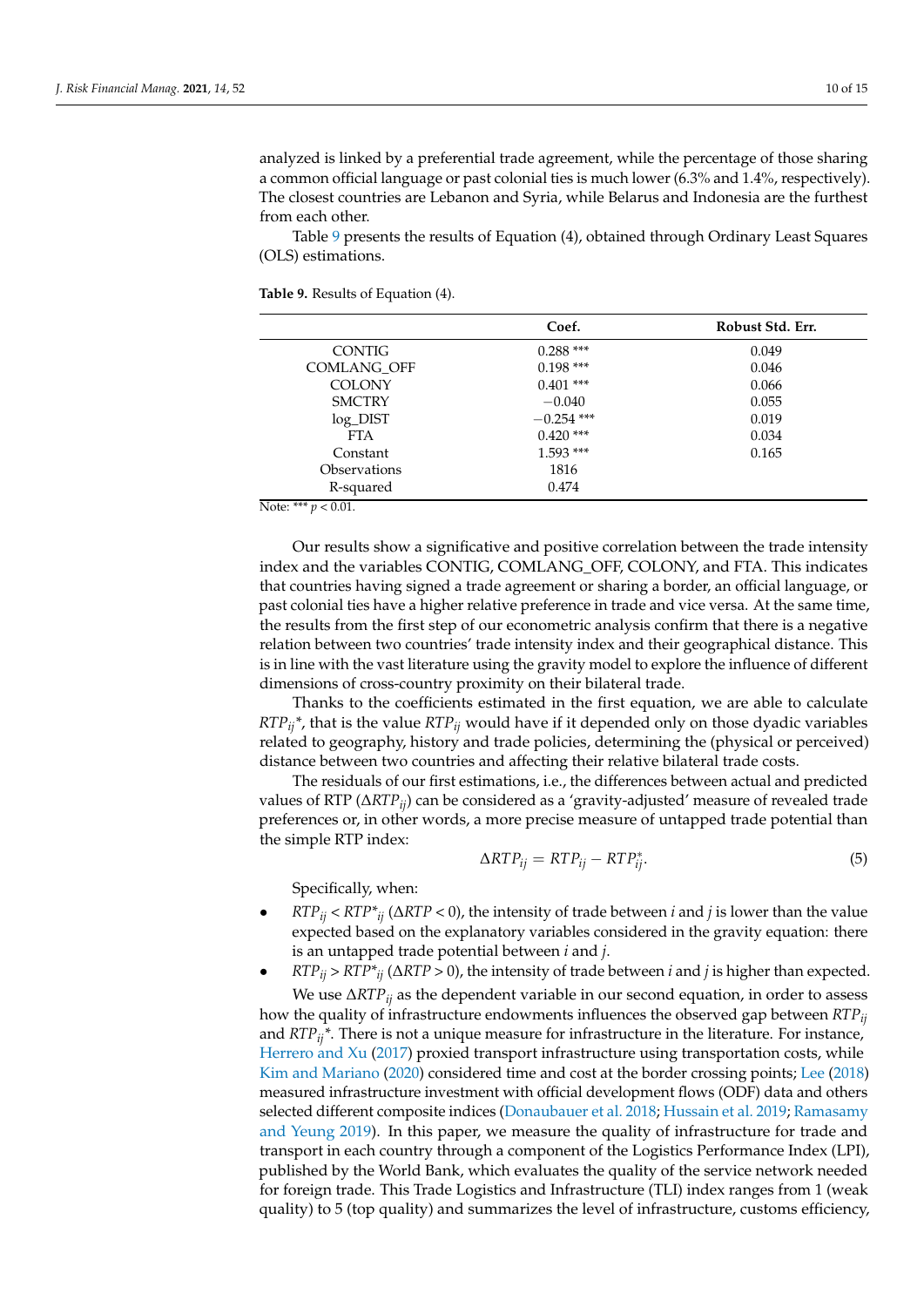ease of trading across borders, quality of logistics services, precision in parcel tracking, and on-time delivery.<sup>4</sup>

The second equation is the following:

$$
\Delta RTP_{ij} = \beta_0 + \beta_1 TLI_i + \beta_2 TLI_j + \beta_3 TLI_i * TLI_j + \phi_1 \eta_c + \varepsilon_{ij},
$$
\n(6)

where:

- *TLI<sup>i</sup>* represents the quality of trade infrastructure in country *i*;
- *TLI<sup>j</sup>* represents the quality of trade infrastructure in country *j*;
- *TLI<sup>i</sup>* ∗ *TLI<sup>j</sup>* is an interaction variable we included to test whether the relation between ∆*RTPij* and an improvement in infrastructure in country *i* (*j*) also depends on the quality of the infrastructure system of country *j* (*i*);
- $\eta_c$  is the set of country dummies, to control for any possible omitted country-specific effect.<sup>5</sup>

In the following table (Table [10\)](#page-10-0), a descriptive analysis of the variables included in the second estimation is presented.

|                 | Mean | Std. Dev. | Min.    | Max.  | Obs. |
|-----------------|------|-----------|---------|-------|------|
| $\triangle RTP$ |      | 0.44      | $-1.67$ | 1.43  | 1816 |
| $TLI_i$         | 2.76 | 0.59      | 1.24    | 4.20  | 1816 |
| $TLI_i$         | 2.88 | 0.62      | 1.24    | 4.20  | 1816 |
| $TLI_i * TLI_i$ | 7.92 | 2.38      | 2.27    | 17.25 | 1816 |

<span id="page-10-0"></span>**Table 10.** Summary statistics of the variables used in Equation (6).

The country with the lowest quality of infrastructure is Syria, while the one with the highest quality is Singapore.

The results of the second step of our analysis are presented in Table [11.](#page-10-1) They show a negative and significant correlation between the quality of infrastructure of each country of the pair and the estimated gap in the trade intensity index, but also a positive and significant relation between the dependent variable and the interaction term. The latter mitigates or, in some cases, more than compensates for the negative change associated with the former. This suggests that, in trade between countries *i* and *j*, the relation between an improvement of the infrastructure endowment only in country *i* (*j*) and their bilateral trade preference also depends on the quality of infrastructure in country *j* (*i*). In other words, the slopes of the regression lines between ∆*RTPij* and the reporter (partner) country's TLI index are different for different values of the partner (reporter) country's same indicator.

<span id="page-10-1"></span>

|  |  |  |  |  |  | <b>Table 11.</b> Results of Equation (6). |  |  |
|--|--|--|--|--|--|-------------------------------------------|--|--|
|--|--|--|--|--|--|-------------------------------------------|--|--|

|                 | Coef.       | Robust<br>Std. Err |
|-----------------|-------------|--------------------|
| $TLI_i$         | $-0.165*$   | 0.090              |
| $TLI_i$         | $-0.158*$   | 0.086              |
| $TLI_i * TLI_j$ | $0.077$ *** | 0.025              |
| Constant        | 0.488       | 0.312              |
| Observations    | 1816        |                    |
| R-squared       | 0.197       |                    |

Note: \*\*\*  $p < 0.01$ . \*  $p < 0.10$ .

Regarding the role of trade infrastructure, we have experimented also with other indicators, such as those related to customs procedures length and costs, but we have found no evidence of a significative impact on trade intensity.

<sup>5</sup> Since we look at *bilateral* revealed trade preferences, we do not distinguish between importers and exporters because both countries in each pair have both roles. Therefore, we resort to a single set of country dummies to control for specific country effects other than infrastructure endowment.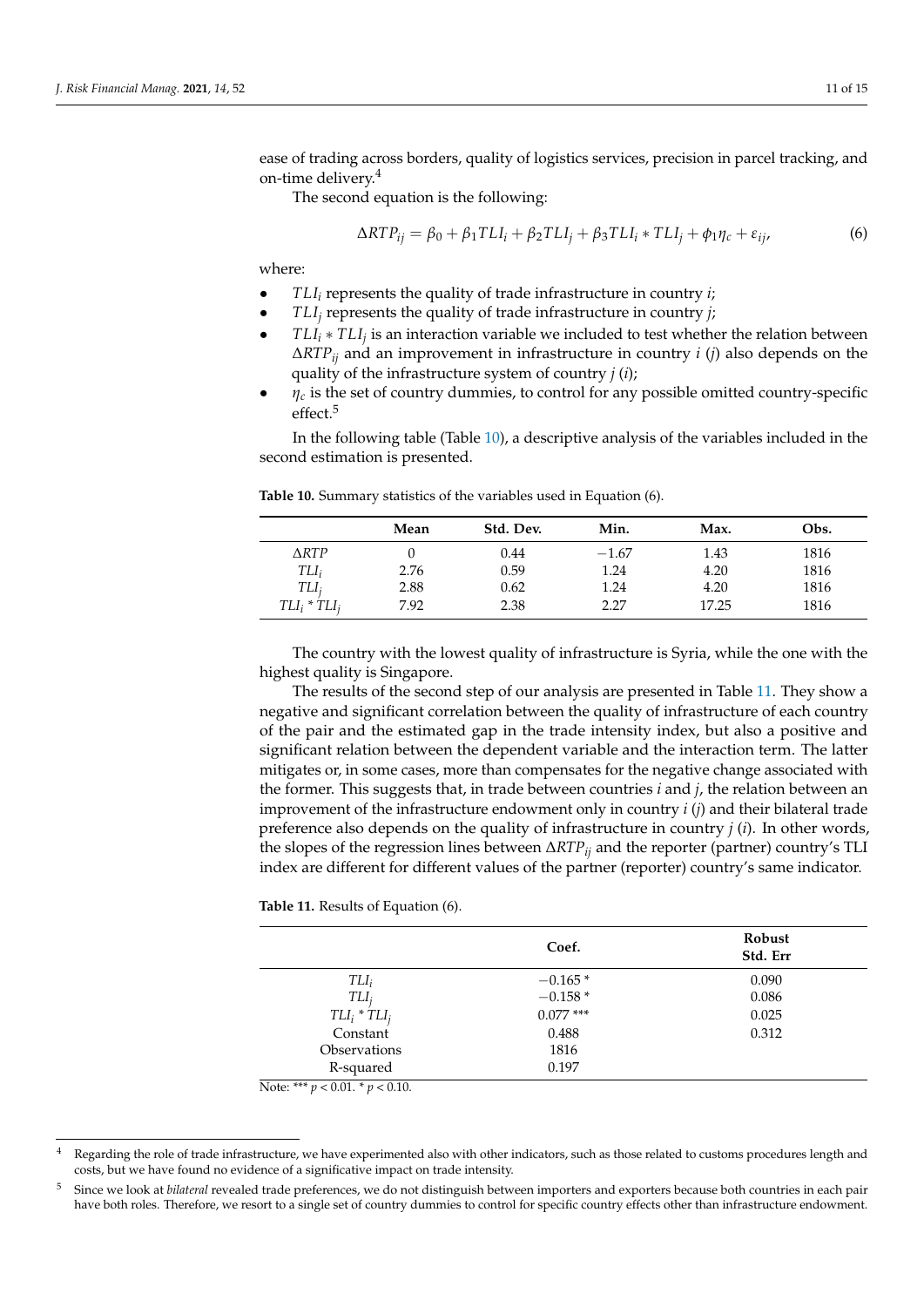Negative coefficients of TLI indices referred to each of the two countries can be explained by taking into account that an increase in the quality of infrastructure in a country boosts its trade with the whole rest of the world, thus reducing the weight of a specific partner. For example, if ∆*RTPij* > 0, an upgrade in the infrastructural system in country *i* is likely to determine an increase in trade between country *i* and the rest of the world; therefore, the bilateral trade preference of country *i* towards country *j* decreases, since the share of country *j* on country *i*'s total trade diminishes. If the improvement in the quality of infrastructure is experienced by country *j*, a similar process takes place; country *j* is likely to increase its imports and exports with the rest of the world, and its preference towards country *i* would decrease. However, as indicated by the significance of the interaction term, if the country experiencing improvements in infrastructure trades with a partner that, in turn, has a strong infrastructure system, the combination of the two factors can intensify their reciprocal trade preference.

For instance, let us consider a country *i* trading with a partner *j* having the lowest quality of infrastructure recorded, namely Syria (whose LI index is equal to 1.24) and let us suppose a unit increase in country *i*'s LI index (reflecting an improvement in the quality of its infrastructure). If the interaction term in Equation (6) were not statistically significant, we would see a decrease in ∆*RTPij* by 0.165. Nevertheless, being the interaction term significant, the decrease in ∆*RTPij* would be limited at 0.07.

Conversely, let us consider a country *i* trading with a partner *j* having the highest quality of infrastructure recorded, namely Singapore (whose LI index is equal to 4.2) and, again, let us suppose an increase in country *i*'s LI index equal to one. As already underlined, if the interaction term in Equation (6) were not statistically significant, in such scenario we would see a decrease in ∆*RTPij* by 0.165. Instead, given the fact that the partner country's quality of infrastructure does interact with the improvement in country *i*'s TLI, the resulting change in ∆*RTPij* in this second scenario would amount to +0.158.

It is important to underline that our results refer to the relative intensity of bilateral trade flows and not necessarily to their value: following an upgrade in the infrastructural system in country *i*, for instance, the value of trade with *j* might well increase; nevertheless, trade with the rest of the world could increase more, thus determining a decline in its relative trade preference towards *j*. These results confirm the convenience of resorting to measures of bilateral trade intensity, such as RTP indices, rather than to bilateral trade values, as by doing so we may easily control for any change in the multilateral network of trade flows.

While other authors adopted the gravity model to assess the impact of infrastructure on trade also focusing on BRI, none of them based the analysis on RTP indices.<sup>6</sup> [Herrero](#page-13-19) [and Xu](#page-13-19) [\(2017\)](#page-13-19) chose the model specification proposed by [Baier and Bergstrand](#page-12-4) [\(2009\)](#page-12-4) finding that an improvement in infrastructure under the BRI (evaluated as reduction in transportation costs) will enhance trade, and the European Union is the one that will benefit the most. However, they consider a unique proxy for infrastructure, not differentiating between reporter and partner country. [Lee](#page-13-17) [\(2018\)](#page-13-17) proposed a fixed effects gravity model; they analyze how much bilateral trade volume between Central Asian countries and China would change due to the infrastructure investment realized by China (under the BRI) and OECD in those countries. Results indicate that the impact of average OECD and Chinese investment to Central Asian Countries is significantly less than the impact of investment realized only by China; that is probably because OECD investment is more scattered on various sectors. However, in this case, infrastructure is evaluated only for one country of the pair and no interaction is considered.

 $6$  A very recent exception is [Yu et al.](#page-14-9) [\(2020\)](#page-14-9), who present a difference-in-differences analysis to quantitatively evaluate the impact of the BRI on bilateral trade preferences using RTP indices.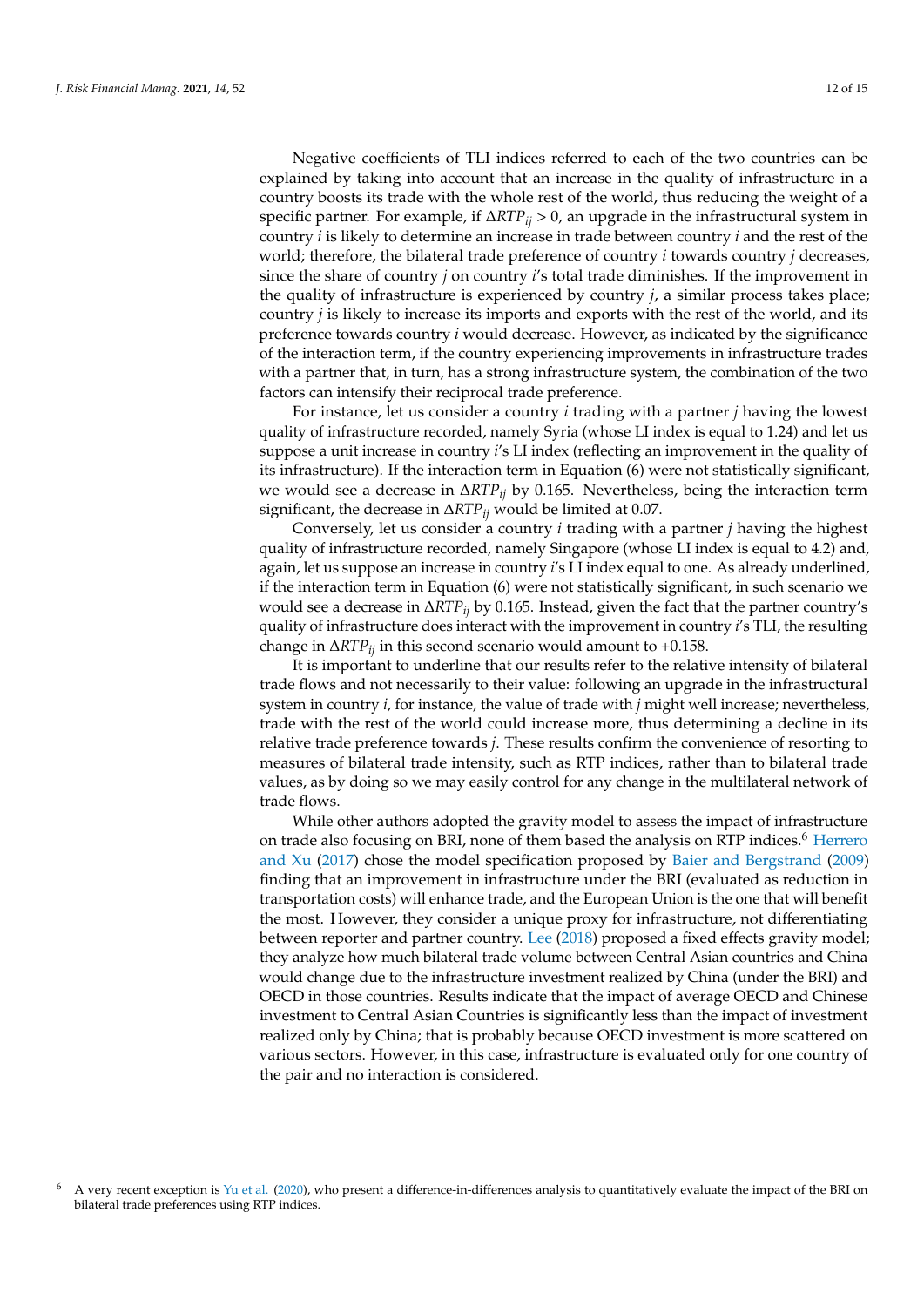### **6. Conclusions**

This study analyzed the influence that an improvement in the infrastructural endowment of the countries involved in the BRI could have on the geographic distribution of their trade, taking stock of the extant literature on the linkages between infrastructure, trade, and economic growth.

In our analysis, we focused on the change in bilateral trade intensity that countries participating in the BRI might experience thanks to an improved infrastructural system. We adopted a revealed trade preference index that is a size-independent measure of the relative strength of bilateral trade linkages. After employing a gravity analysis of revealed trade preferences, we assumed that the difference between the actual and the expected value of these indices may be considered as a 'gravity-adjusted' indicator of revealed trade preferences and we studied how this measure is related to the quality of the infrastructure in each country. Our results indicate that the relation between an improvement of the infrastructure endowment in one country of the pair, and its trade preference towards the partner must be evaluated also taking into account the quality of infrastructure in the latter; in fact, trade preferences are strengthened only when countries experiencing increases in their infrastructure endowments trade with countries having strong infrastructure systems. Our analysis is based on data from 2016. The model could be extended with the use of panel data; it would also be interesting to replicate the analysis differentiating among sectors.

In conclusion, the real impact that investment in infrastructure could have for the intensity of trade among BRI countries will strongly depend on the geographic distribution of investment projects. Although an improvement in infrastructure would be anyway beneficial for exploiting each country's untapped trade potential with the rest of the world, bilateral preferences among BRI countries will intensify inasmuch as they succeed in coordinating their infrastructure development projects, especially in those countries starting from a lower quality in their infrastructure endowments.

**Author Contributions:** All authors contributed equally to this work. All authors have read and agreed to the published version of the manuscript.

**Funding:** This study was supported by Territori Aperti, a project funded by the Fondo Territori Lavoro e Conoscenza of the Confederazione Generale Italiana del Lavoro, the Confederazione Italiana Sindacati Lavoratori, and the Unione Italiana del Lavoro.

**Institutional Review Board Statement:** Not applicable.

**Informed Consent Statement:** Not applicable.

**Data Availability Statement:** Publicly available datasets were analyzed in this study. This data can be found here: [https://comtrade.un.org;](https://comtrade.un.org) [https://data.imf.org/?sk=9d6028d4-f14a-464c-a2f2](https://data.imf.org/?sk=9d6028d4-f14a-464c-a2f2-59b2cd424b85) [-59b2cd424b85;](https://data.imf.org/?sk=9d6028d4-f14a-464c-a2f2-59b2cd424b85) [http://www.cepii.fr/CEPII/en/bdd\\_modele/presentation.asp?id=6;](http://www.cepii.fr/CEPII/en/bdd_modele/presentation.asp?id=6) [https://lpi.](https://lpi.worldbank.org) [worldbank.org.](https://lpi.worldbank.org)

**Conflicts of Interest:** The authors declare no conflict of interest. The opinions expressed in the paper are personal and do not necessarily reflect the views of the institutions to which the authors belong.

#### **References**

<span id="page-12-1"></span>Anderson, James E. 1979. A Theoretical Foundation for the Gravity Equation. *American Economic Review* 69: 106–16. [\[CrossRef\]](http://doi.org/10.2307/1802501)

- <span id="page-12-5"></span>Anderson, James E. 2011. The Gravity Model. *Annual Review of Economics* 3: 133–60. [\[CrossRef\]](http://doi.org/10.1146/annurev-economics-111809-125114)
- <span id="page-12-2"></span>Anderson, James E., and Eric Van Wincoop. 2003. Gravity with Gravitas: A Solution to the Border Puzzle. *American Economic Review* 93: 170–92. [\[CrossRef\]](http://doi.org/10.1257/000282803321455214)
- <span id="page-12-6"></span>Anderson, Kym, and Hege Norheim. 1993. From Imperial to Regional Trade Preferences: Its Effect on Europe's Intra- and Extra-Regional Trade. *Weltwirtschaftliches Archiv* 129: 78–102. [\[CrossRef\]](http://doi.org/10.1007/BF02707488)
- <span id="page-12-4"></span>Baier, Scott L., and Jeffrey H. Bergstrand. 2009. Bonus Vetus OLS: A Simple Method for Approximating International Trade-Cost Effects Using the Gravity Equation. *Journal of International Economics* 77: 77–85. [\[CrossRef\]](http://doi.org/10.1016/j.jinteco.2008.10.004)
- <span id="page-12-3"></span>Baldwin, Richard, and Daria Taglioni. 2006. *Gravity for Dummies and Dummies for Gravity EquationsGravity for Dummies and Dummies for Gravity Equations*. London: Centre for Economic Policy Research, vol. 5850, pp. 1–23. [\[CrossRef\]](http://doi.org/10.3386/w12516)
- <span id="page-12-0"></span>Baniya, Suprabha, Nadia Rocha, and Michele Ruta. 2020. Trade Effects of the New Silk Road: A Gravity Analysis. *Journal of Development Economics* 146. [\[CrossRef\]](http://doi.org/10.1016/j.jdeveco.2020.102467)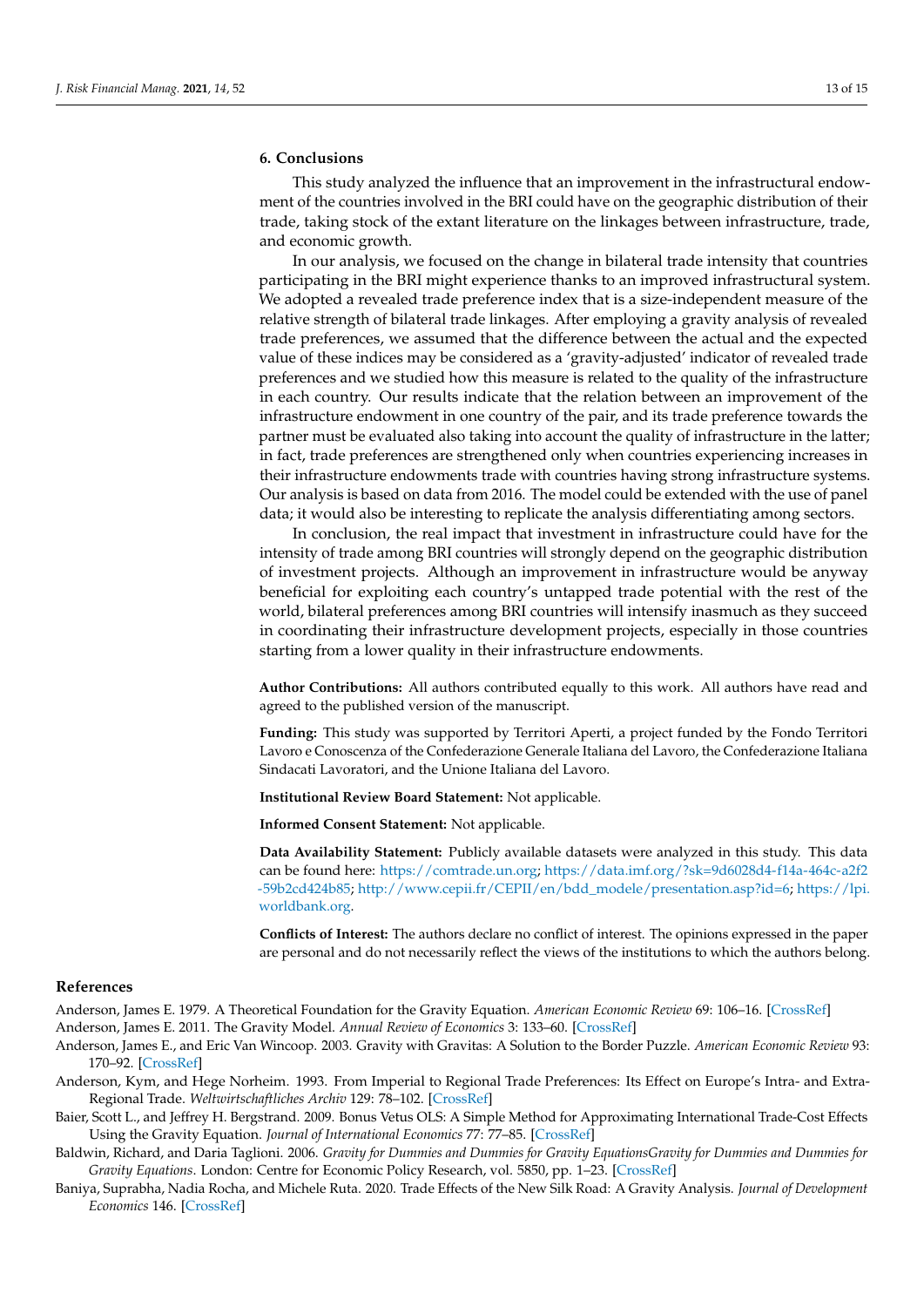- <span id="page-13-5"></span>Bartley Johns, Marcus, Julian Latimer Clarke, Clay Kerswell, and Gerard McLinden. 2018. *Trade Facilitation Challenges and Reform Priorities for Maximizing the Impact of the Belt and Road Initiative*. MTI Global Practice Discussion Paper n.4. Washington: World Bank. [\[CrossRef\]](http://doi.org/10.1596/30477)
- <span id="page-13-9"></span>Bergstrand, Jeffrey H. 1985. The Gravity Equation in International Trade: Some Microeconomic Foundations and Empirical Evidence. *The Review of Economics and Statistics* 67: 474. [\[CrossRef\]](http://doi.org/10.2307/1925976)
- <span id="page-13-10"></span>Bergstrand, Jeffrey H. 1989. The Generalized Gravity Equation, Monopolistic Competition, and the Factor-Proportions Theory in International Trade. *The Review of Economics and Statistics* 71: 143. [\[CrossRef\]](http://doi.org/10.2307/1928061)
- <span id="page-13-7"></span>Boffa, Mauro. 2018. *Trade Linkages between the Belt and Road Economies*. Policy Research Working Paper. Washington: World Bank. [\[CrossRef\]](http://doi.org/10.1596/1813-9450-8423)
- <span id="page-13-6"></span>Constantinescu, Cristina, and Michele Ruta. 2018. *How Old Is the Belt and Road Initiative? Long Term Patterns of Chinese Exports to BRI Economies*. MTI Practice Note n.6. Washington: World Bank.
- <span id="page-13-0"></span>Das, Khanindra Ch. 2017. The Making of One Belt, One Road and Dilemmas in South Asia. *China Report* 53: 125–42. [\[CrossRef\]](http://doi.org/10.1177/0009445517696624)
- <span id="page-13-8"></span>De Soyres, François, Alen Mulabdic, and Michele Ruta. 2020. Common Transport Infrastructure: A Quantitative Model and Estimates from the Belt and Road Initiative. *Journal of Development Economics* 143. [\[CrossRef\]](http://doi.org/10.1016/j.jdeveco.2019.102415)
- <span id="page-13-3"></span>De Soyres, François, Alen Mulabdic, Siobhan Murray, Nadia Rocha, and Michele Ruta. 2018. How Much Will the Belt and Road Initiative Reduce Trade Costs? *International Economics* 159: 151–64. [\[CrossRef\]](http://doi.org/10.1016/j.inteco.2019.07.003)
- <span id="page-13-11"></span>Deardorff, Alan V. 1998. Determinants of Bilateral Trade: Does Gravity Work in a Neoclassical World? In *The Regionalization of the World Economy*. Chicago: University of Chicago Press, pp. 7–32.
- <span id="page-13-16"></span>Donaubauer, Julian, Alexander Glas, Birgit Meyer, Peter Nunnenkamp, Robert C Feenstra, Kijin Kim, Paul Mariano, and Euri Lee. 2018. The Belt and Road Initiative: Impact on Trade Patterns between China and Central Asia. *Review of World Economics* 154: 185–98. [\[CrossRef\]](http://doi.org/10.1007/s10290-018-0322-8)
- <span id="page-13-28"></span>Drysdale, Peter, and Ross Garnaut. 1982. Trade Intensities and the Analysis of Bilateral Trade Flows in a Many-Country World: A Survey. *Hitotsubashi Journal of Economics* 22: 62–84. [\[CrossRef\]](http://doi.org/10.15057/7939)
- <span id="page-13-12"></span>Eaton, Jonathan, and Samuel Kortum. 2002. Technology, Geography, and Trade. *Econometrica* 70: 1741–79. [\[CrossRef\]](http://doi.org/10.1111/1468-0262.00352)
- <span id="page-13-13"></span>Feenstra, Robert C. 2004. *Advanced International Trade: Theory and Evidence*. Princeton: Princeton University Press.
- <span id="page-13-26"></span>Frankel, Jeffrey A. 1997. *Regional Trading Blocs in the World Economic System*. Washington: Institute for International Economics. [\[CrossRef\]](http://doi.org/10.5860/choice.35-4604)
- <span id="page-13-29"></span>Gaulier, Guillaume, Sébastien Jean, and Deniz Ünal-Kesenci. 2004. *Regionalism and the Regionalisation of International Trade*. CEPII Working Paper 2004-16. Available online: <http://www.cepii.fr/CEPII/en/publications/wp/abstract.asp?NoDoc=198> (accessed on 4 November 2020).
- <span id="page-13-4"></span>Grainger, Andrew, and Gerard McLinden. 2013. Trade Facilitation. In *Handbook of Trade Policy for Development*. Edited by Lukauskas Arvid, Stern Robert Mitchell, Stern Robert M. and Zanini Gianni. Oxford: Oxford University Press.
- <span id="page-13-19"></span>Herrero, Alicia Garcia, and Jianwei Xu. 2017. China's Belt and Road Initiative: Can Europe Expect Trade Gains? *China and World Economy* 25: 84–99. [\[CrossRef\]](http://doi.org/10.1111/cwe.12222)
- <span id="page-13-2"></span>Hurley, John, Scott Morris, and Gailyn Portelance. 2018. Examining the Debt Implications of the Belt and Road Initiative from a Policy Perspective. *Center for Global Development Policy Paper*. Available online: [https://www.cgdev.org/publication/examining-debt](https://www.cgdev.org/publication/examining-debt-implications-belt-and-road-initiative-policy-perspective)[implications-belt-and-road-initiative-policy-perspective](https://www.cgdev.org/publication/examining-debt-implications-belt-and-road-initiative-policy-perspective) (accessed on 4 November 2020).
- <span id="page-13-20"></span>Hussain, Zahid, Nadia Hanif, Wasim Abbas Shaheen, and Muhammad Nadeem. 2019. Empirical Analysis of Multiple Infrastructural Covariates: An Application of Gravity Model on Asian Economies. *Asian Economic and Financial Review* 9: 299–317. [\[CrossRef\]](http://doi.org/10.18488/journal.aefr.2019.93.299.317)

<span id="page-13-23"></span>Iapadre, P. Lelio, and Francesca Tironi. 2009. Measuring Trade Regionalisation: The Case of Asia. *UNU-CRIS Working Papers* 9: 57–86.

- <span id="page-13-24"></span>Iapadre, P. Lelio, and Lucia Tajoli. 2014. Emerging Countries and Trade Regionalization. A Network Analysis. *Journal of Policy Modeling* 36: S89–S110. [\[CrossRef\]](http://doi.org/10.1016/j.jpolmod.2013.10.010)
- <span id="page-13-21"></span>Iapadre, P. Lelio. 2006. Regional Integration Agreements and the Geography of World Trade: Statistical Indicators and Empirical Evidence. In *Assessment and Measurement of Regional Integration*. Edited by De Lombaerde Philippe. London: Routledge, pp. 65–85. [\[CrossRef\]](http://doi.org/10.4324/9780203087893)
- <span id="page-13-18"></span>Kim, Kijin, and Paul Mariano. 2020. *Trade Impact of Reducing Time and Costs at Borders in the Central Asia Regional Economic Cooperation Region*. No. ADBI Working Paper Series 1106. Tokyo: Asian Development Bank Institute.

<span id="page-13-22"></span><span id="page-13-1"></span>Kunaka, Charles, and Robin Carruthers. 2014. *Trade and Transport Corridor Management Toolkit*. Washington: The World Bank. [\[CrossRef\]](http://doi.org/10.1596/978-1-4648-0143-3) Kunimoto, Kazutaka. 1977. Typology of Trade Intensity Indices. *Hitotsubashi Journal of Economics* 17: 15–32.

- <span id="page-13-27"></span>Leamer, Edward E., and Robert M. Stern. 1970. *Quantitative International Economics*. Chicago: Aldine.
- <span id="page-13-17"></span>Lee, Euri. 2018. The Belt and Road Initiative: Impact on Trade Patterns between China and Central Asia. *East Asian Community Review* 1: 185–98. [\[CrossRef\]](http://doi.org/10.1057/s42215-019-00015-3)
- <span id="page-13-30"></span>Mayer, Thierry, and Soledad Zignago. 2012. Notes on CEPII's Distances Measures: The GeoDist Database. *SSRN Electronic Journal*. [\[CrossRef\]](http://doi.org/10.2139/ssrn.1994531)
- <span id="page-13-15"></span>Metulini, Rodolfo, Roberto Patuelli, and Daniel A. Griffith. 2018. A Spatial-Filtering Zero-Inflated Approach to the Estimation of the Gravity Model of Trade. *Econometrics* 6: 9. [\[CrossRef\]](http://doi.org/10.3390/econometrics6010009)
- <span id="page-13-25"></span>Novy, Dennis. 2013. Gravity Redux: Measuring International Trade Costs with Panel Data. *Economic Inquiry* 51: 101–21. [\[CrossRef\]](http://doi.org/10.1111/j.1465-7295.2011.00439.x)

<span id="page-13-14"></span>Patuelli, Roberto, Gert Jan M. Linders, Rodolfo Metulini, and Daniel A. Griffith. 2016. The Space of Gravity: Spatially Filtered Estimation of a Gravity Model for Bilateral Trade. *Advances in Spatial Science*, 145–69. [\[CrossRef\]](http://doi.org/10.1007/978-3-319-30196-9_8)